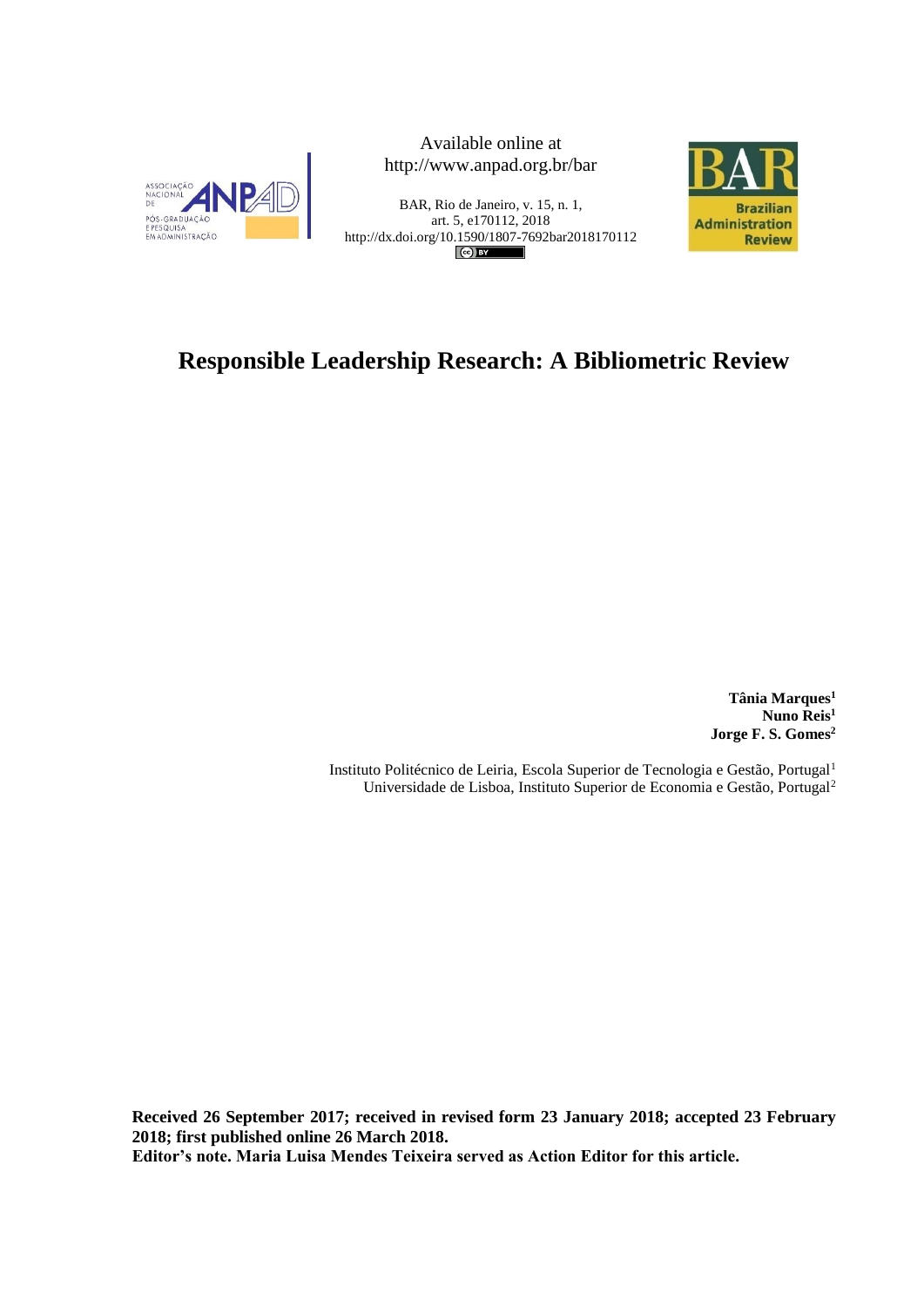#### **Abstract**

Political, religious, sports and business leaders across the world have been under scrutiny regarding allegedly unethical behaviors. The current study analyzes the use of responsible leadership in management research. Using a sample of 64 articles published in SSCI-indexed journals over 10 years (2006-2016), we carried out a bibliometric analysis to understand the intellectual structure of the responsible leadership literature. The results of authorship, citation and co-citation, and factor analyses reveal the most prolific authors and the most notable journals writing and publishing on responsible leadership. The most cited works are theoretical, using Western frameworks and cultures, and focus on the concept of responsible leadership; only a few empirical/case study articles appear. Also, the most prevalent links are between theoretical works and highlight the conceptualization, understanding, and roles and parameters of responsible leaders. Six distinct factors emerge, denoting the groups of studies devoted to the evolution of leadership, transformational leadership, stakeholder theory and leadership, conceptualization and understanding of the topic, and roles of responsible leaders. These various research topics show the central tenets of responsible leadership, as well as the existing gaps in the existent literature.

**Key words**: responsible leadership; bibliometrics; bibliometric review; citation and co-citation analysis; factor analysis.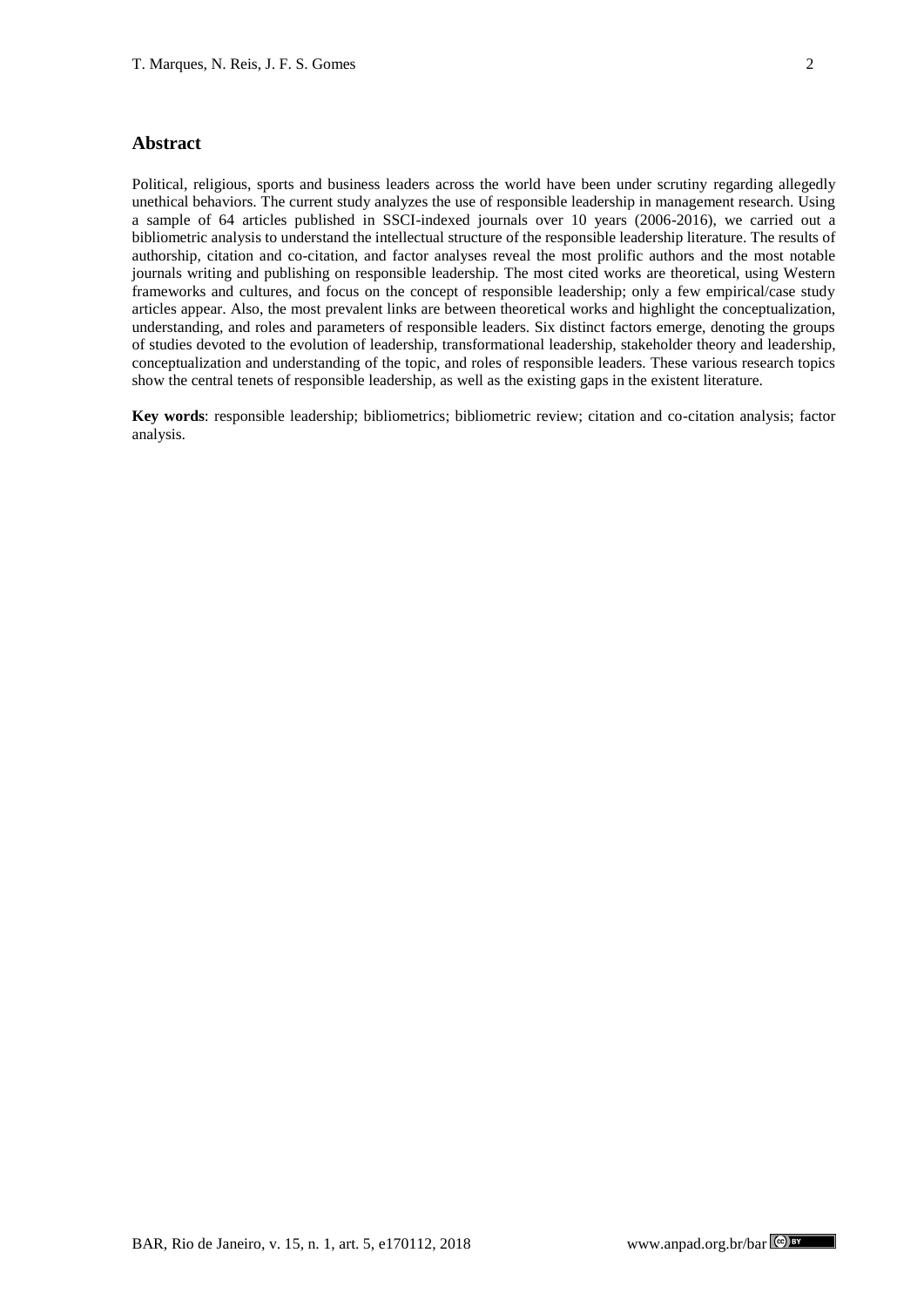## **Introduction**

Responsible leadership is fast becoming a hot topic both in academia and in the business world. Two reasons seem to compete to boost this interest. Firstly, the growing complexity and connectedness in society, in which organizations, workers, clients, suppliers, public entities, environmental institutions, and citizens in general are becoming interdependent pieces of a gigantic and dynamic social puzzle. Secondly, the increasing awareness, public interest and intervention in financial crises, unemployment, massive layoffs, downsizings, environmental problems, corporate scandals and unethical misconduct in business. Managers and leaders' responsibilities and ethical behavior have been receiving higher levels of attention (Shi & Ye, 2016); hence corporate and managerial responsiveness has been under public scrutiny more than ever (Pfeffer, 2015). In his seminal paper, Stodgill (1950) highlighted leadership as one of the world's oldest concerns, as exemplified by Homer's book the Iliad and the Greek heroes. According to Stogdill (1950, p. 3), leadership can be considered as "the process (act) of influencing the activities of an organized group in its efforts toward goal setting and goal achievement". The word **influence** has in fact become part of many definitions of leadership, thus showing that leadership is a relational process in which one part exerts some kind of inducement over another part. A very popular definition is Yukl's (2006), who sees leadership as a process in which certain individuals understand and influence what needs to be done and how to do it, as well as facilitate individual and collective efforts to accomplish shared objectives.

Responsible leadership advances the existing definitions of leadership and takes into account the way leaders use their power. Responsible leadership points out that the influencing power of leaders should be used to improve everybody's lives, rather than contributing to the destruction of value of individual careers, organizations, economies, and societies. In that sense, responsible leaders influence all stakeholders (internal and external), not just employees. Responsible leadership is therefore distinct from other perspectives of leadership (*e.g.* transactional/transformational or ethical) as it is anchored in the assumption that leaders must balance different (and potentially conflicting) sets of interests. Responsible leadership, thus, becomes a key theme to understand, and one which organizations and decision-makers alike should stimulate and educate people about.

Although a recent concept, responsible leadership has attracted much research attention (Shi & Ye, 2016), but literature has failed to offer a systematic description of the key ideas, concepts and theoretical approaches underlying the research. Thus, no organized and systematic review has been offered, leaving the knowledge on the field scattered through numerous publications. Reviewing the extant knowledge in a field allows understanding of the main theoretical approaches and themes, as well as identification of the gaps and key opportunities for further advancement of the field. Our bibliometric review contributes to fill this research gap by offering an objective analysis of the responsible leadership field.

The study uses bibliometric techniques to map the knowledge structure of responsible leadership research for the last decade (2006-2016). Bibliometric studies focus on published books, documents and journals aiming at the measurement of knowledge or the understanding of publications (Teixeira, Iwamoto, & Medeiros, 2013). Bibliometric studies allow for a more systematic analysis of the literature and are less prone to researcher biases given the use of a quantitative approach. Using bibliometric techniques allows characterizing the existing knowledge and the underlying intellectual structure of responsible leadership literature. Hence the current work analyzes responsible leadership articles in journals indexed in the Thomson Reuter's ISI Social Science Citation Index (SSCI). The time-range for the articles retrieved was 2006-2016 (October). Four analyses are performed: authorship, citation, cocitation and factor analysis of the existing research on responsible leadership.

The paper is structured as follows. Firstly, a brief theoretical background is given with regards to responsible leadership. Secondly, the methodology is explained, including design, sample, procedures and analyses. Thirdly, the results are put forward. Finally, the paper ends with a discussion and concluding remarks, including contributions, limitations and future research avenues.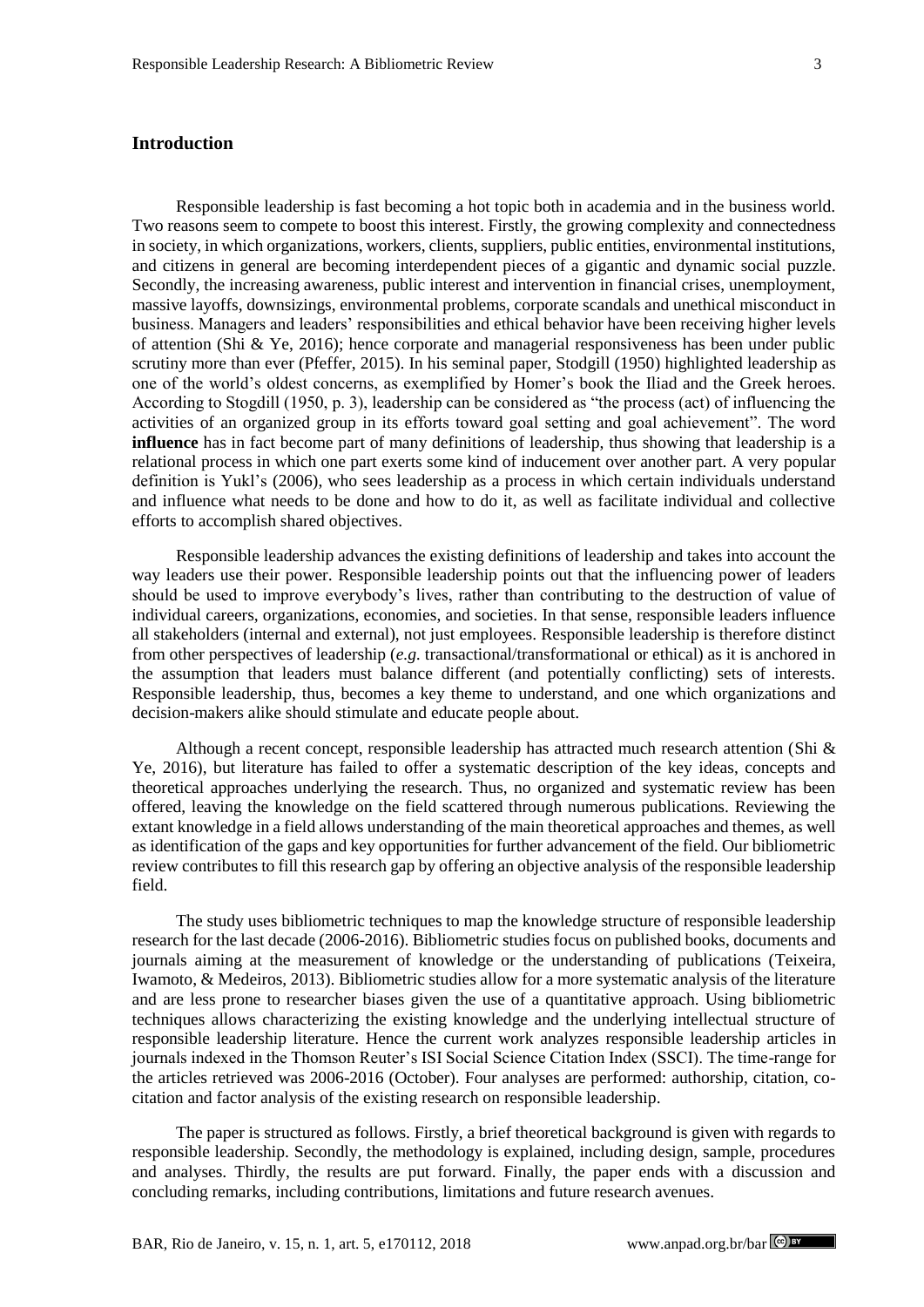# **Theoretical Background**

Leadership has been one of the most researched topics in organizational studies, management, and many other related areas. Leadership is said to be paramount for key organizational issues such as performance (*e.g.* Howell & Avolio, 1993), but also for many other individual, group, and organizational indicators (*e.g.* G. Wang, Oh, Courtright, & Colbert, 2011). In recent years, research has focused on the goodness of leadership, *i.e.*, the characteristics and behaviors that, in the process of leadership help to develop individuals, encourage positive relationships, support ethical and moral standards, and stimulate efficient social dynamics in organizations. Such has been the center tenet of transformational leadership, which sees leaders and workers engaging in interactional-based relationships, exchanging values and other personal and professional-type of stimulus (Tal & Gordon, 2016). Transformational leadership assumes that workers evolve as professionals and persons, via the influencing capacity of leaders in shaping vision, moral values, coherence, inspiration, and ethics (Burns, 1978).

Even though the advancements in theory propose a generic positive feeling about the goodness of leadership, practice is plagued with evil leadership in all sectors and organizations (Pfeffer, 2015). In fact, in recent years the world has witnessed various social protests and movements based on individuals and workers' disillusionment with an economic model grounded on efficiency and profits, which are the basic premises of capitalism. The expression "Capitalism is under attack" (Beinhocker & Hanauer, 2014, p. 160) characterizes such general feelings, and although governments' responsibility appears to be difficult to substantiate in the immense political web of issues and lack of trust, business leaders may start operating changes to use their influence and trust for the better (Maak & Pless, 2006a). Thus, a paradigm shift is needed for leaders in a business setting.

The paradigm shift for business leaders has been increasingly populated with new notions, concepts, and theories of leadership, and as something that needs to bring a more positive impact into human lives. Recent terms include servant, ethical, authentic, spiritual and humble leadership. In a similar vein, the notion of responsible leadership has caught considerable attention, which was initially understood by Maak and Pless (2006b, p. 99) as "a social-relational and ethical phenomenon, which occurs in social processes of interaction". The authors see responsible leadership within a broad framework, as all stakeholders that interact with the leader are considered followers, whether they are from inside or outside the organization. Hence, leaders need to constantly adapt their styles and behaviors to these various internal and external stakeholders from inside or outside the organization. In the literature, this has been paralleled by an increasing exploration of more complex, shared and collective leadership types (Tal & Gordon, 2016), in which the role of the leader is essentially relational, as well as one of coordinating and cultivating relationships between all stakeholder groups.

In this sense, responsible leadership is distinct from other leadership theories, such as transactional/transformational leadership, or ethical leadership, because its ethos is rooted in the need to maintain a complex and dynamic balance between various – and often conflicting – sets of interests. For accomplishing such challenging goals, Voegtlin, Patzer and Scherer (2012) assert that responsible leadership ought to maintain an ethical perspective, while assuring the requisites for efficiency and efficacy. Thus responsible leadership is also likely to have a wider and deeper impact on multiple outcomes. Wider, because more stakeholders now need to be included inside the overall leadership sphere; and deeper, because the effects of leadership at individual levels interact to cause further effects. Although much is still to be explored regarding responsible leadership, it is likely that the concept represents a radical new view of leadership.

Tal and Gordon (2016) have recently published a bibliometric review of the current approaches to leadership, dividing them into two main categories: those that have appeared since the mid-20<sup>th</sup> century, and which treat leadership as a hierarchical system on a stable framework; and those more recent approaches that focus on a more complex, flexible and changing framework. Responsible leadership, probably due to its newness and more relational global approach, is truly a very recent arrival in the literature, with the first works making their debut in the beginning of the  $21<sup>st</sup>$  century. Despite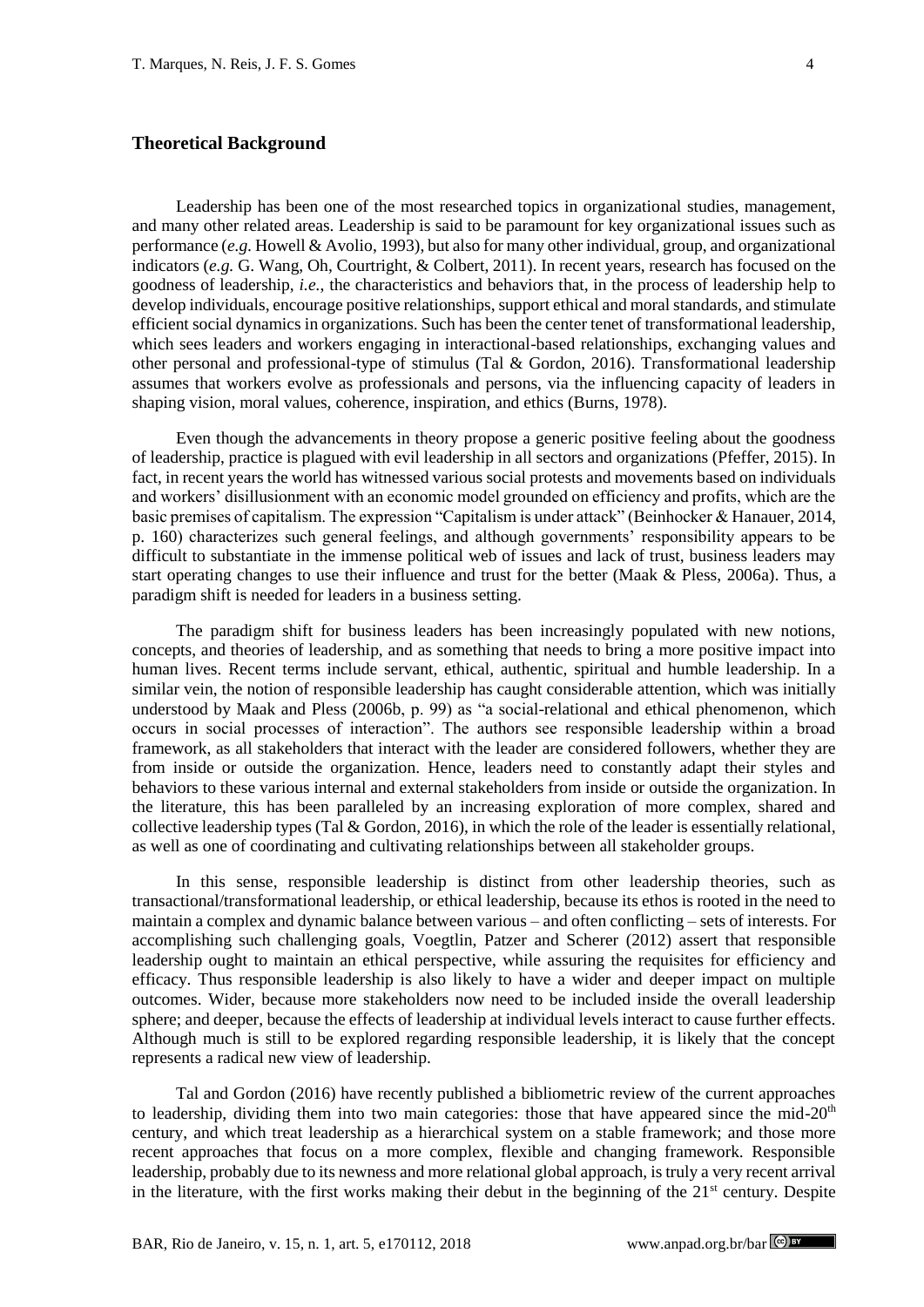being recent, approximately within the last decade, the topic has gained a high level of attention in management research (Shi & Ye, 2016), which nevertheless has not been accompanied by a systematization of the ideas, concepts, and key theories already being used by active researchers. Such is the purpose of the current research, which intends to organize and give structure to the existing literature on responsible leadership.

#### **Methodology**

### **Design**

Bibliometric studies have gained popularity in the Management area in recent years (Teixeira *et al.*, 2013), and are used as an alternative to traditional literature reviews (Ferreira, Li, Reis, & Serra, 2014). Bibliometrics consists of the "quantitative study of physical published units, or of bibliographic units, or of the surrogates of either" (Broadus, 1987, p. 376). Some recent bibliometric studies include: Teixeira, Iwamoto and Medeiros (2013), in the case of bibliometric studies in administration published in top Brazilian journals; Pinto, Serra and Ferreira (2014), on research into culture in international business; Sriwannawit and Sandström (2015), on diffusion research; Cullen (2015), on sustainability and business and management education; Oorschot, Hofman and Halman (2015), on innovation adoption; Lindahl, Stenling, Lindwall and Colliander (2015), on sports and exercise; and William, Tripp‐Reimer, Daack‐Hirsch and DeBerg (2016), on genomic nursing. A number of recent bibliometric studies have also been published in the leadership literature, such as Batistič, Černe and Vogel (2017) and Tal and Gordon (2016). Despite the abundant bibliometric studies, none has, to the best of our knowledge, addressed responsible leadership.

#### **Sample**

The empirical data was retrieved from Thomson Reuters' ISI Web of Knowledge (www.isiknowledge.com, principal collection of Web of Science), through SSCI (Social Sciences Citation Index), covering all available years up to and including 2016 (October). We selected the Web of Science as the sample source due to its reputation and its data availability; we followed the procedures of other bibliometric studies in Management. The main reason for using SSCI is that this is a worldwide recognized database. Furthermore, it has also been used in other recent studies (*e.g.* Ferreira *et al.*, 2014; Pinto, Serra, & Ferreira, 2014; Vogel & Masal, 2015). The ISI-indexed journals are highly-ranked in social sciences (G. G. Wang, Gilley, & Sun, 2012) and scholars arguably seek to publish research that drives a field in highly-ranked outlets, namely in influential high impact-factor journals (Furrer, Thomas, & Goussevskaia, 2008). Thus, highly-ranked journals are more likely to make a more accurate representation of the research in a field than lower ranked journals (Ferreira *et al.*, 2014). Moreover, "this [ISI Web of Knowledge Core collection] database has previously been used across a wide range of scientometrics studies, and it provides broad coverage in the social sciences and in the arts and humanities" (Gurzki & Woisetschläger, 2017, p. 148). In conclusion, the Web of Science offers the most adequate and robust data source for this bibliometric review.

Upon reviewing the existing literature, we used the key words **responsible leader\*** in the **Topic** field in SSCI; this allowed a wider coverage, as it searches the title, the key words and the abstract to ensure a wider coverage (Ferreira *et al.*, 2014). The **\*** wildcard character was used to ensure the maximum variation as the search could include leader, leadership, etc. To guarantee that the sample was accurate and complete, we screened the articles by reading both title and abstract of all published articles and reviews (Ferreira *et al.*, 2014).

After extracting the data from the database, the bibliographic data were thoroughly cleaned in order to adjust to different spellings and mistakes, and also in order to eliminate some eventual typing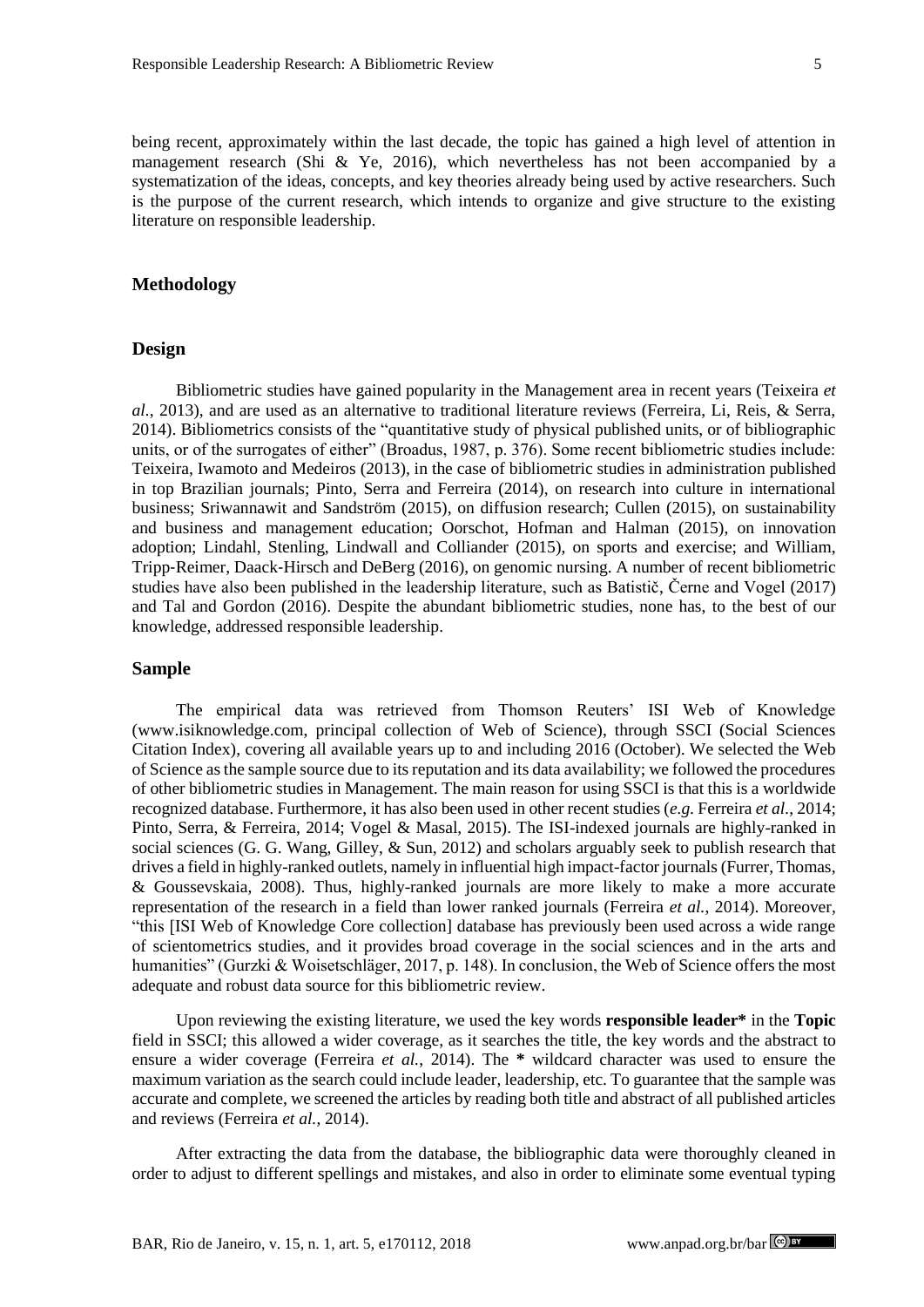errors. This data collection procedure returned a total of 64 works, which were published between 2006 and October of 2016.

#### **Procedures and analyses**

The term **bibliometrics** is frequently credited to Pritchard (1969), and is defined as "the application of mathematics and statistical methods to books and other media of communication" (p. 348). Bibliometric methods have been applied in various forms for about a century (Hood & Wilson, 2001), and they are suitable for general overviews of a research field and the analysis of leading researchers (Bjork, Offer, & Soderberg, 2014). To describe the content and evolution of research in responsible leadership research, authorship, citation, co-citation and factor analyses were conducted in this study. For the bibliometric analyses, Bibexcel software (Persson, Danell, & Wiborg, 2009) was used. For the co-citation analysis the Ucinet 6 software was selected to plot the illustrations of the relations in the co-citation matrix, identifying the strongest links in responsible leadership research. To increase the reliability of eventually miscoded authorship of the data, a manual normalization was done, correcting any differences, typos and other inconsistencies.

We performed an authorship analysis to identify the most productive authors and their impact in the academic community. Authorship analysis identifies authors with a high number of papers in a given field of research or, in other words, shows prolific scholars with a high quality track record which have gained the approval of the peers (Ramos-Rodríguez & Ruíz-Navarro, 2004).

Citation analysis is one of the most used bibliometric techniques (Teixeira *et al.*, 2013) and one of the earliest methods (Ma, 2009). Its importance lies in the fact that the most cited works are recognized as having the greatest impact on the field of study (Ferreira, 2011; López-Duarte, Vidal-Suárez, González-Díaz, & Reis, 2016). Citation analysis assumes that authors tend to cite articles that they consider essential to support their argumentation lines (White & McCain, 1998). Performing a citation analysis requires analyzing the reference list of the works in the sample and then computing the frequency of each one. This procedure allows identification of the most influential works which form the knowledge base of research (Ferreira *et al.*, 2014).

To map the intellectual network of a research field we performed a co-citation analysis. This procedure consists of counting pairs of co-cited references from a given field (Ma, 2009; White & McCain, 1998). As a result, a co-citation matrix emerges, which numerically describes the interconnectedness of the works which form the knowledge base of the field (Ferreira *et al.*, 2014). Therefore, the more often a pair of works is cited in the same article of the sample, the more those two works are connected (Diodato, 1994).

We also performed a factor analysis as a means to understand the field's intellectual structure. Factor analyses allow researchers to identify common elements in a database, which serves as a way to explore higher-order theoretical concepts (Acedo, Barroso, & Galan, 2006; Charvet, Cooper, & Gardner, 2008). We relied on the co-citation matrix to conduct factor analysis, after transforming it into a Pearson correlation matrix to determine the similarity between works (*cf.* Charvet *et al.*, 2008). We performed a factor analysis using a varimax rotation (Charvet *et al.*, 2008) and retained the factors with an eigenvalue greater than 1. Each work was then included in a single factor – the one with the highest loading, as long as the loading was at least 0.4. We proceeded to interpret the content of each work in each factor to identify the underlying commonalities. The authors discussed the contents of the papers included in each factor, identifying common issues and attributing an umbrella title for each factor. Thus each factor was a proxy for key research themes in the responsible leadership field.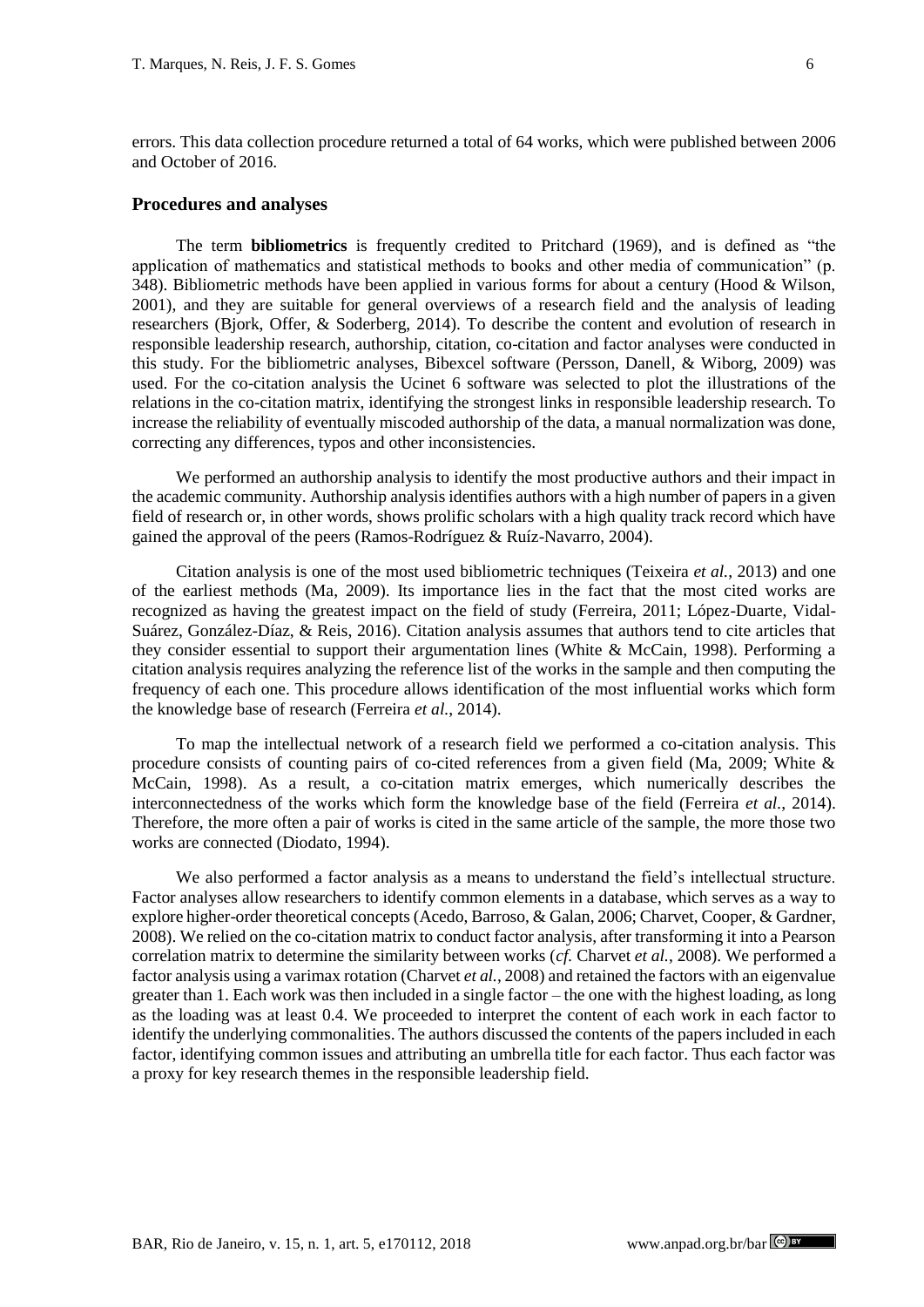### **Results**

We retrieved bibliometric data (author, journal name, article title, authors, key words, year of publication and reference list) for the 64 articles. The first results focus on the time frame of responsible leadership research. Figure 1 shows the frequency distribution of publications on the topic, starting in 2006 and growing from 2009 on.





Several journals have been publishing on the topic, but Journal of Business Ethics emerges as the one where more publications have appeared: almost half of the existing articles on responsible leadership (a total of 30 articles published out of 64). Table 1 presents the top 10 journals that have published the most articles on responsible leadership in the last decade.

Table 1

| Rank | Journal Title                                                | <b>Total</b><br>published in<br>the sample | $%$ of the<br>sample<br>(approx.) |
|------|--------------------------------------------------------------|--------------------------------------------|-----------------------------------|
|      | Journal of Business Ethics                                   | 30                                         | 47%                               |
| 2    | Academy of Management Perspectives                           | 7                                          | 11%                               |
| 3    | Journal of College Student Development                       | 4                                          | 6%                                |
| 4    | Corporate Social Responsibility and Environmental Management | 3                                          | 5%                                |
| 5    | Journal of Leadership & Organizational Studies               | 3                                          | 5%                                |
| 6    | Leadership & Organization Development Journal                | 2                                          | 3%                                |

#### **Top 10 Journals with the Most Publications on the Topic**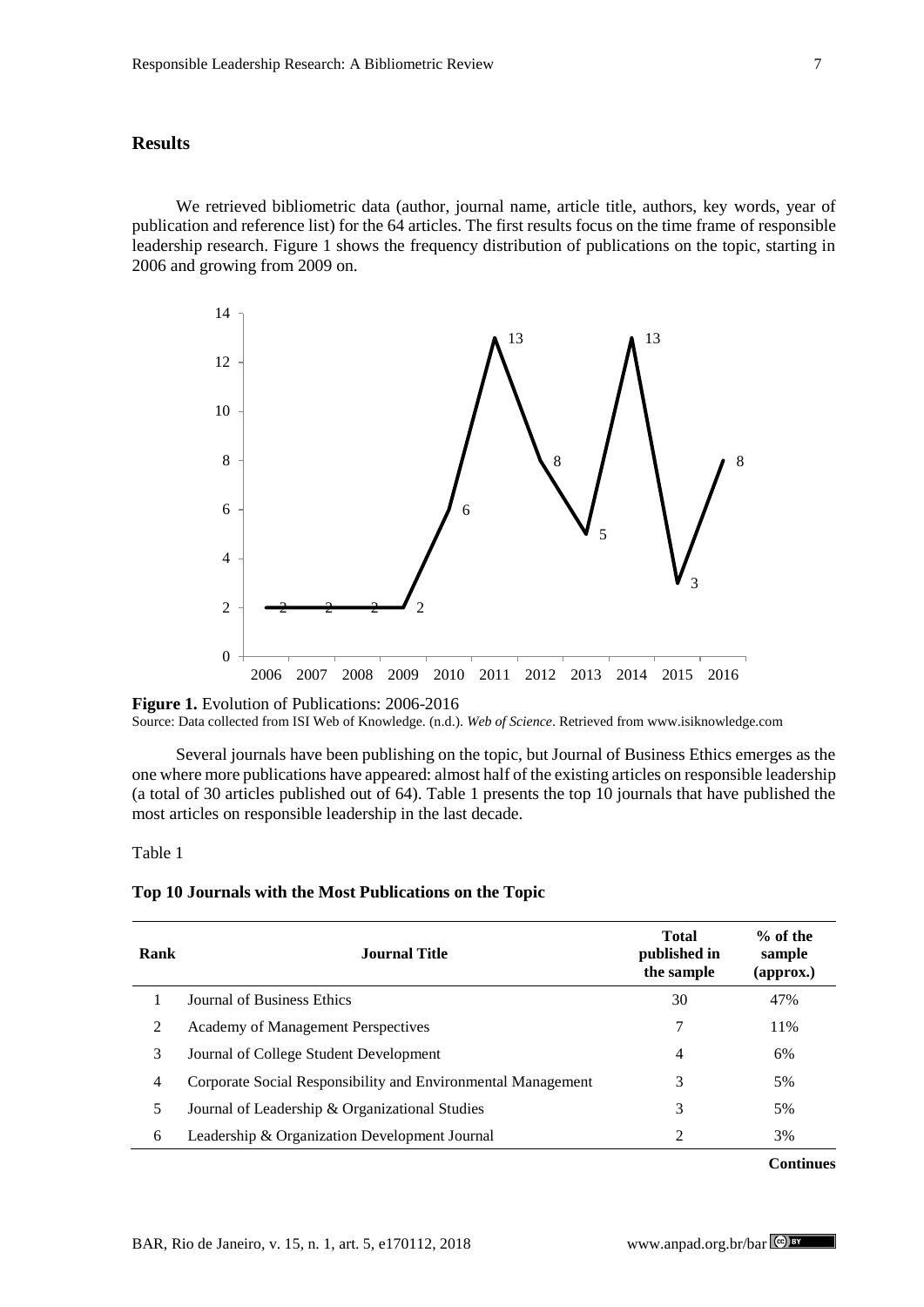| Rank | Journal Title                  | <b>Total</b><br>published in<br>the sample | $%$ of the<br>sample<br>(approx.) |
|------|--------------------------------|--------------------------------------------|-----------------------------------|
|      | <b>Organizational Dynamics</b> | 2                                          | 3%                                |
| 8    | World Development              | 2                                          | 3%                                |
| 9    | Organization & Environment     | 2                                          | 3%                                |
| 10   | Leadership Quarterly           | $\mathfrak{D}$                             | 3%                                |

**Note**. Source: Data collected from ISI Web of Knowledge. (n.d.). *Web of Science*. Retrieved from www.isiknowledge.com

We have also classified the 64 papers in our sample as to the type of paper and the nature of the research (Table 2). The categories for the type of paper include case study, empirical, review and theoretical. The most prevalent type is theoretical (29 papers, 45.3% of the sample), followed by empirical (19 papers, or 29.7%). To determine the nature of the research, we classified the data-driven papers (empirical and case study) according to the methodology used. We determined that 21 papers were qualitative (32.8% of the sample) and 11 were quantitative (17.2%).

#### Table 2

#### **Types of Paper and Nature of the Research**

| Type of paper | <b>Total</b> | $%$ of the<br>sample | Nature of the research    | <b>Total</b> | $%$ of the<br>sample |
|---------------|--------------|----------------------|---------------------------|--------------|----------------------|
| Case Study    | 13           | 20.3%                | <i><b>Oualitative</b></i> | 21           | 32.8%                |
| Empirical     | 19           | 29.7%                | <b>Ouantitative</b>       | 11           | 17.2%                |
| Review        | 3            | 4.7%                 | Non-Empirical             | 32           | 50.0%                |
| Theoretical   | 29           | 45.3%                |                           |              |                      |

**Note**. Source: Authors' computations.

#### **Authorship analysis**

The 64 articles were authored by 103 scholars (see Table 3). Maak is the most productive author, with a total of 9 articles, followed by Pless, with 8 articles.

## Table 3

#### **The Most Productive Authors on Responsible Leadership**

| Rank | Reference      | # publications |
|------|----------------|----------------|
|      | Maak, T.       | 9              |
| 2    | Pless, N. M.   | 8              |
| 3    | Waldman, D. A. | 5              |
| 4    | Voegtlin, C.   | 4              |
| 5    | Dugan, J.P.    | 3              |
| 6    | Stahl, G. K.   | 3              |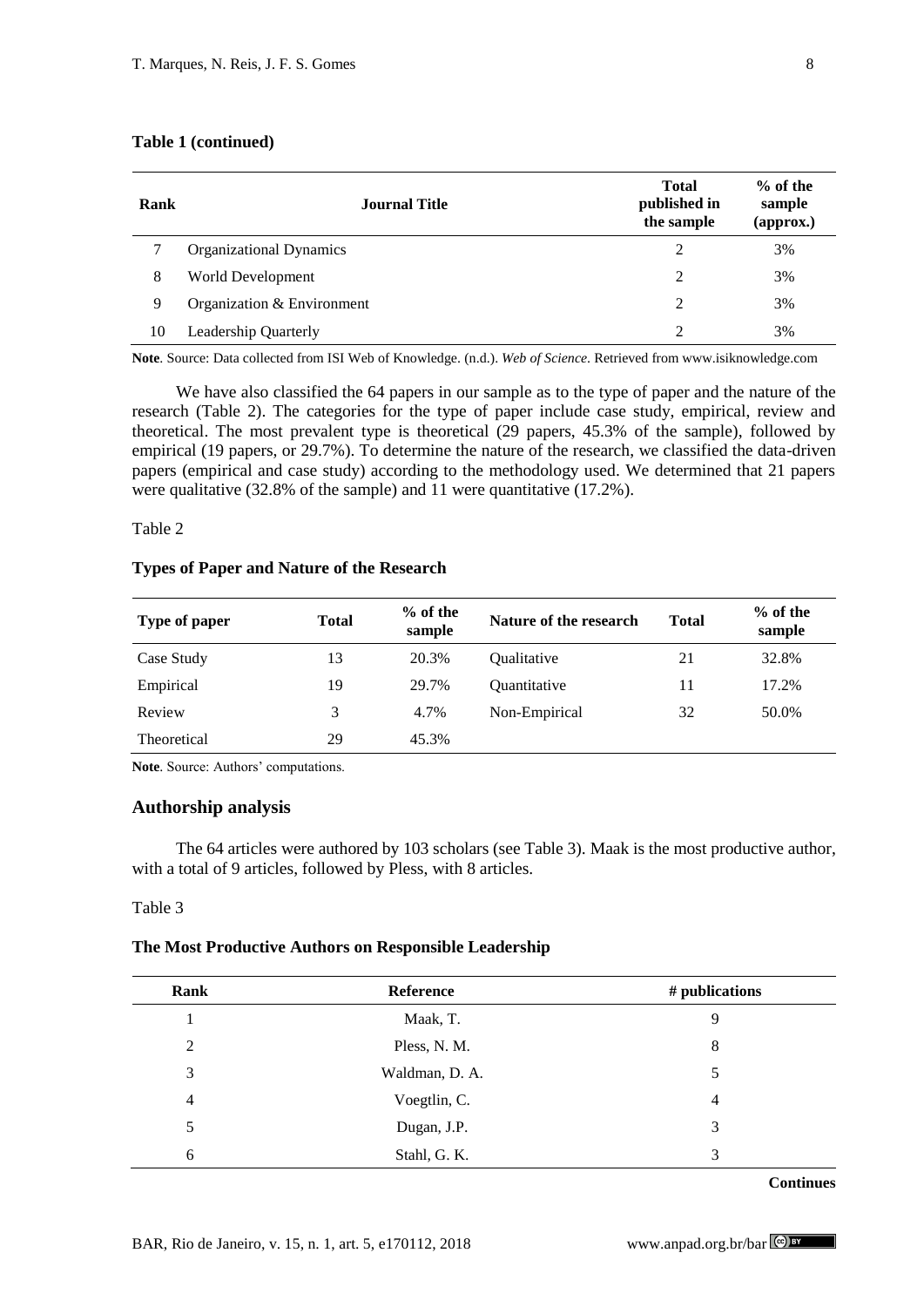| Rank | Reference        | # publications |
|------|------------------|----------------|
| 7    | Stumpf, S. A.    | 2              |
| 8    | Doh, J. P.       | 2              |
| 9    | Manz, C. C.      | 2              |
| 10   | LaRocca, M. A.   | 2              |
| 11   | Groves, K. S.    | 2              |
| 12   | Quigley, N. R.   | 2              |
| 13   | Pearce, C.L.     | 2              |
| 14   | Wassenaar, C. L. | $\overline{2}$ |

**Note**. Source: Data collected from ISI Web of Knowledge. (n.d.). *Web of Science*. Retrieved from www.isiknowledge.com

We also analyzed the authors' affiliations to ascertain the institutions and countries which drive the field (Table 4). The university with the most publications is Ramon Llull University (Spain) with 8 publications, followed by Arizona State University (USA) with 7 publications and WU-Vienna (Austria) with 6 publications. As for countries, the USA is the country with the most publications (39), followed by Canada (11) and Switzerland (10).

### Table 4

| Rank | <b>University</b>           | # publications | Country        | # publications |
|------|-----------------------------|----------------|----------------|----------------|
|      | Ramon Llull University      | 8              | <b>USA</b>     | 39             |
| 2    | Arizona State University    |                | Canada         | 11             |
| 3    | WU Vienna                   | 6              | Switzerland    | 10             |
| 4    | <b>INSEAD</b>               | 5              | Austria        | 8              |
| 5    | University of St. Gallen    | 5              | Spain          | 8              |
| 6    | University of Zurich        | 4              | France         | 7              |
| 7    | Pepperdine University       | 3              | South Africa   | 5              |
| 8    | University of Maryland      | 3              | United Kingdom | 5              |
| 9    | University of Massachusetts | 3              | China          | 5              |
| 10   | Villanova University        | 3              | Australia      | 4              |

### **Authors' Affiliations (Universities and Countries)**

**Note**. Source: Data collected from ISI Web of Knowledge. (n.d.). *Web of Science*. Retrieved from www.isiknowledge.com

#### **Citation analysis**

The 64 articles in the sample used a total of 4,115 references. Examining in detail all the 4,115 references would be almost impracticable. Thus, we computed the frequencies of use to assess the most used references. Table 5 shows the 25 most cited works by the 64 articles in the sample. These are arguably the most influential works related to responsible leadership. The article **Responsible leadership in a stakeholder society: A relational perspective**, conducted by Maak and Pless (2006b), is cited by 31 articles in the sample - about half of the sample (48%).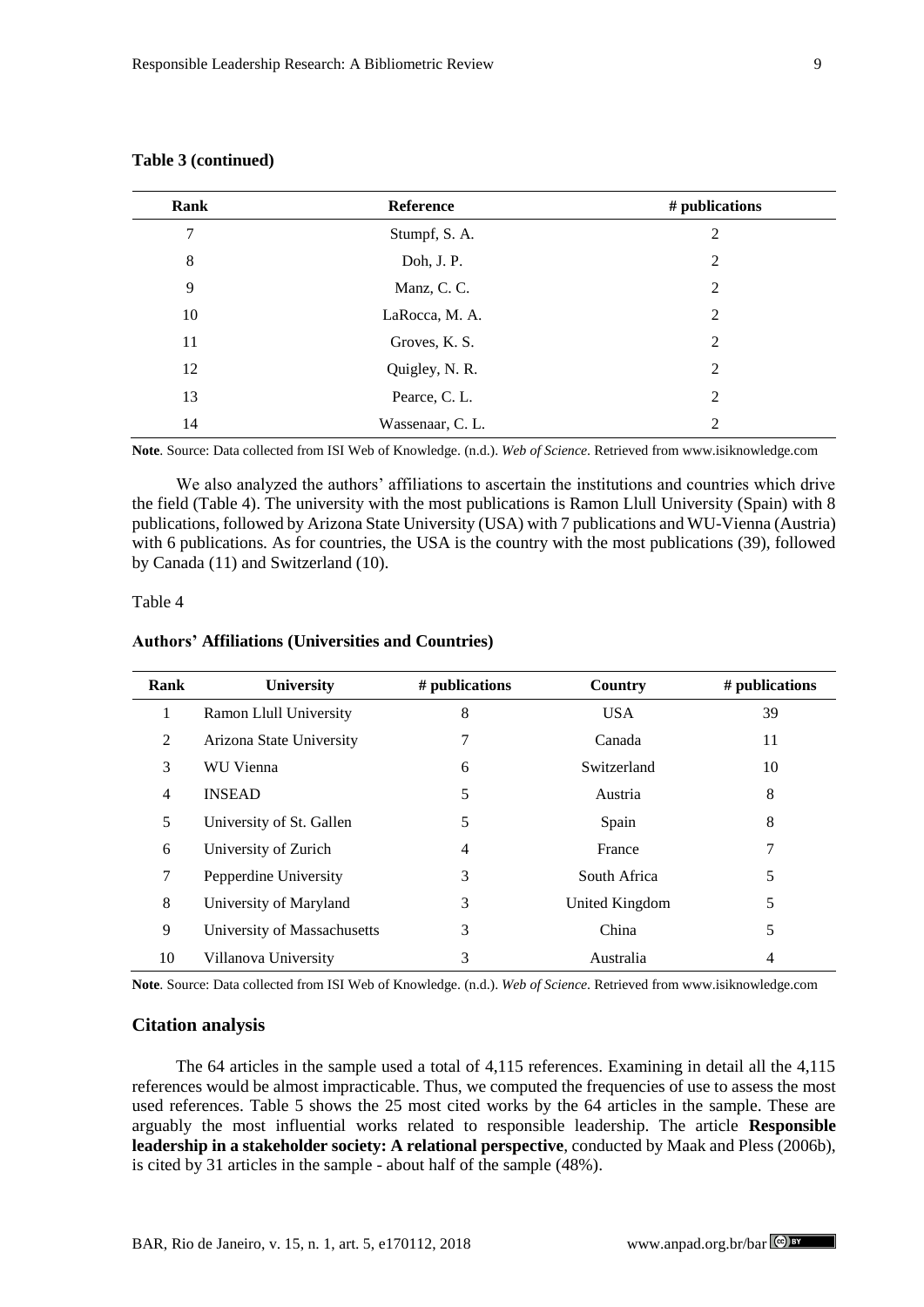Table 5

# **The 25 Most-cited Works on Responsible Leadership**

| Rank          | <b>Reference</b>                                                                                                                                                                                                            | <b>Citation</b><br><b>Frequency</b> | <b>Citation</b><br>$\frac{6}{9}$ | <b>Type</b>          | <b>Sample</b> | <b>Main findings</b>                                                                                                                                                                                                                                                                                                                                                                                |
|---------------|-----------------------------------------------------------------------------------------------------------------------------------------------------------------------------------------------------------------------------|-------------------------------------|----------------------------------|----------------------|---------------|-----------------------------------------------------------------------------------------------------------------------------------------------------------------------------------------------------------------------------------------------------------------------------------------------------------------------------------------------------------------------------------------------------|
|               | Maak, T., & Pless, N. M. (2006b).<br>Responsible leadership in a stakeholder<br>society $- A$ relational perspective.<br>Journal of Business Ethics, 66(1), 99-<br>115. https://doi.org/10.1007/s10551-<br>$006 - 9047 - z$ | 31                                  | 48%                              | Theoretical          |               | Under the stakeholder theory, leadership goes further that the traditional<br>leader-follower concepts; the leader becomes a coordinator and a<br>cultivator of relationships towards different stakeholder groups inside and<br>outside the corporation;                                                                                                                                           |
|               |                                                                                                                                                                                                                             |                                     |                                  |                      |               | A (responsible) leader's roles is modeled*: The leader as steward, as<br>citizen, as visionary, as servant, as coach, as architect, as storyteller and<br>meaning enabler, as change agent.                                                                                                                                                                                                         |
| $\mathcal{L}$ | Waldman, D. A., & Galvin, B. M.<br>(2008). Alternative perspectives of<br>responsible leadership. Organizational<br>Dynamics, 37(4), 327-341.<br>https://doi.org/10.1016/j.orgdyn.2008.0<br>7.001                           | 18                                  | 28%                              | Theoretical          |               | Despite several characterizations of exemplary leadership put forward in<br>recent years (terms such as transformational, charismatic, authentic,<br>ethical, participative, servant, shared, and spiritual) authors propose that<br>the responsibility element is missing from these descriptors;                                                                                                  |
|               |                                                                                                                                                                                                                             |                                     |                                  |                      |               | Authors discuss to whom and what are leaders responsible, define the<br>parameters of responsible leadership, and give suggestions for<br>implementation in an organizational setting.                                                                                                                                                                                                              |
|               |                                                                                                                                                                                                                             |                                     |                                  |                      |               | Focuses on the construct of ethical leadership and spiritual, authentic, and<br>transformational leadership;                                                                                                                                                                                                                                                                                        |
|               | Brown, M. E., & Treviño, L. K. (2006).<br>Ethical leadership: A review and future<br>directions. The Leadership Quarterly,<br>$17(6)$ , 595-616.<br>https://doi.org/10.1016/j.leaqua.2006.10<br>.004                        |                                     |                                  |                      |               | Intersecting the literature of the ethics and leadership, sixteen<br>propositions about the antecedents and outcomes of ethical leadership are<br>proposed;                                                                                                                                                                                                                                         |
| $\mathcal{E}$ |                                                                                                                                                                                                                             | 18                                  |                                  | Literature<br>review | ---           | Ethical leaders are honest, caring, and principled individuals who make<br>fair and balanced decisions; frequently communicate with their followers<br>about ethics, set clear ethical standards and use rewards and punishments<br>to see that those standards are followed; do not just talk a good game-<br>they practice what they preach and are proactive role models for ethical<br>conduct. |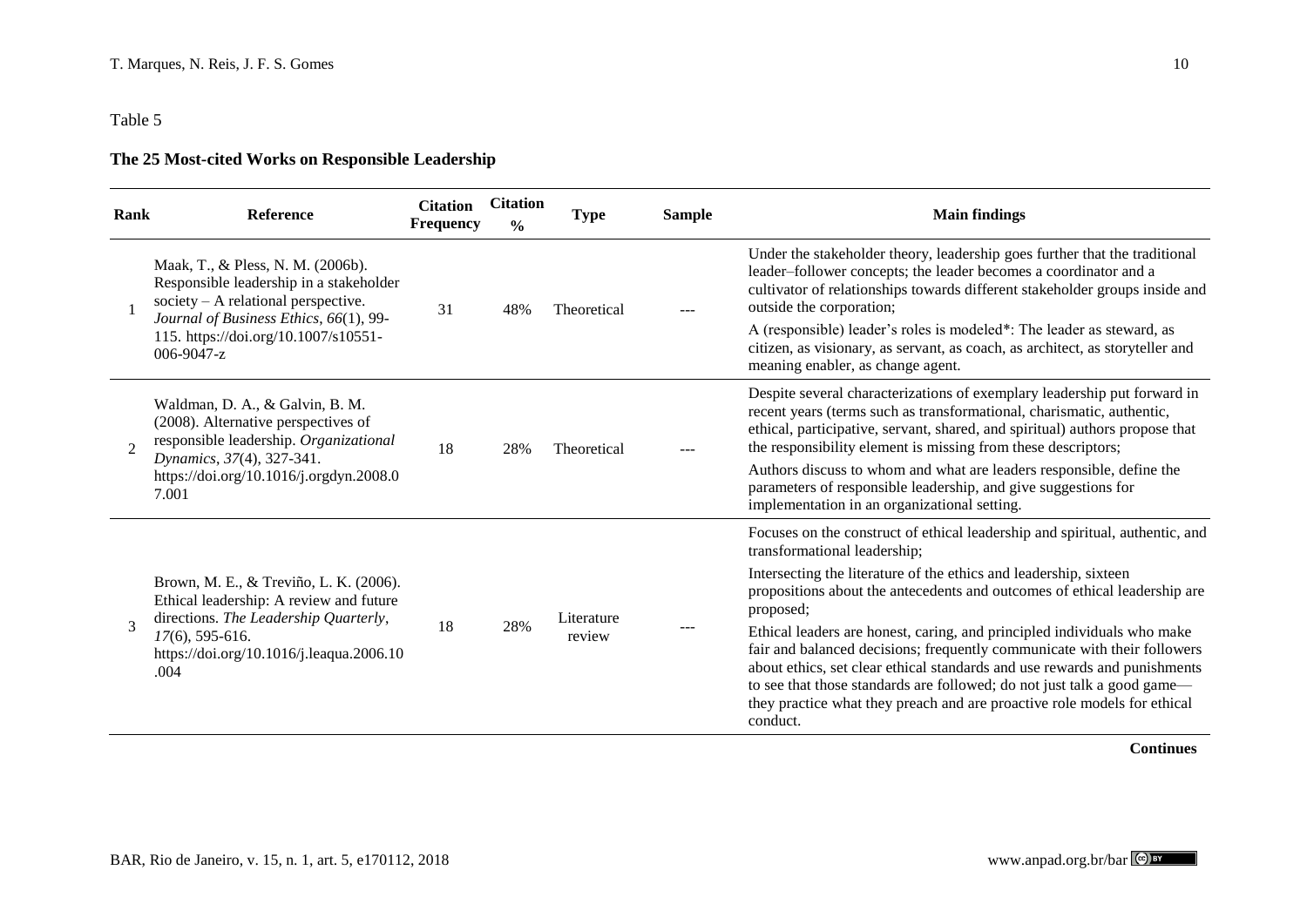| Rank           | <b>Reference</b>                                                                                                                                                                                                   | <b>Citation</b><br><b>Frequency</b> | <b>Citation</b><br>$\frac{0}{0}$ | <b>Type</b> | <b>Sample</b>                                        | <b>Main findings</b>                                                                                                                                                                                               |
|----------------|--------------------------------------------------------------------------------------------------------------------------------------------------------------------------------------------------------------------|-------------------------------------|----------------------------------|-------------|------------------------------------------------------|--------------------------------------------------------------------------------------------------------------------------------------------------------------------------------------------------------------------|
| $\overline{4}$ | Pless, N. M. (2007). Understanding<br>responsible leadership: Role identity<br>and motivational drivers. Journal of<br>Business Ethics, 74(4), 437-456.<br>https://doi.org/10.1007/s10551-007-<br>9518-x           | 16                                  | 25%                              | Case Study  | Anita Roddick,<br>Founder of The<br><b>Body Shop</b> | Biographical analysis to understand the behavior and identity script of<br>Anita Roddick as a widely recognized case of a prototype of a responsible<br>leader.                                                    |
| 5              | Waldman, D. A., & Siegel, D. (2008).<br>Defining the socially responsible leader.<br>The Leadership Quarterly, 19(1), 117-<br>131.<br>https://doi.org/10.1016/j.leaqua.2007.12<br>.008                             | 15                                  | 23%                              | Letters     | ---                                                  | Series of letters between David Waldman and Donald Siegel debating the<br>drivers of socially responsible decisions and actions undertaken by<br>leaders.                                                          |
| 6              | Doh, J. P., & Stumpf, S. A. (Eds.).<br>(2005). Handbook on responsible<br>leadership and governance in global<br>business. Northampton, MA: Edward<br>Elgar Publishing.                                            | 15                                  | 23%                              | <b>Book</b> |                                                      | Reviews the academic research on CSR, providing new perspectives on<br>CSR and the debates around it.                                                                                                              |
| $\overline{7}$ | Donaldson, T., & Preston, L. E. (1995).<br>The stakeholder theory of the<br>corporation: Concepts, evidence, and<br>implications. Academy of Management<br>Review, 20(1), 65-91.<br>https://doi.org/10.2307/258887 | 14                                  | 22%                              | Theoretical |                                                      | Examine the three aspects (descriptive accuracy, instrumental power, and<br>normative validity) of the stakeholder theory and critique and integrate<br>important contributions to the literature related to each. |
| 8              | Maak, T. (2007). Responsible<br>leadership, stakeholder engagement, and<br>the emergence of social capital. Journal<br>of Business Ethics, 74(4), 329-343.<br>https://doi.org/10.1007/s10551-007-<br>9510-5        | 14                                  | 22%                              | Theoretical |                                                      | Responsible leadership contributes to building social capital and<br>ultimately to both a sustainable business and the common good,                                                                                |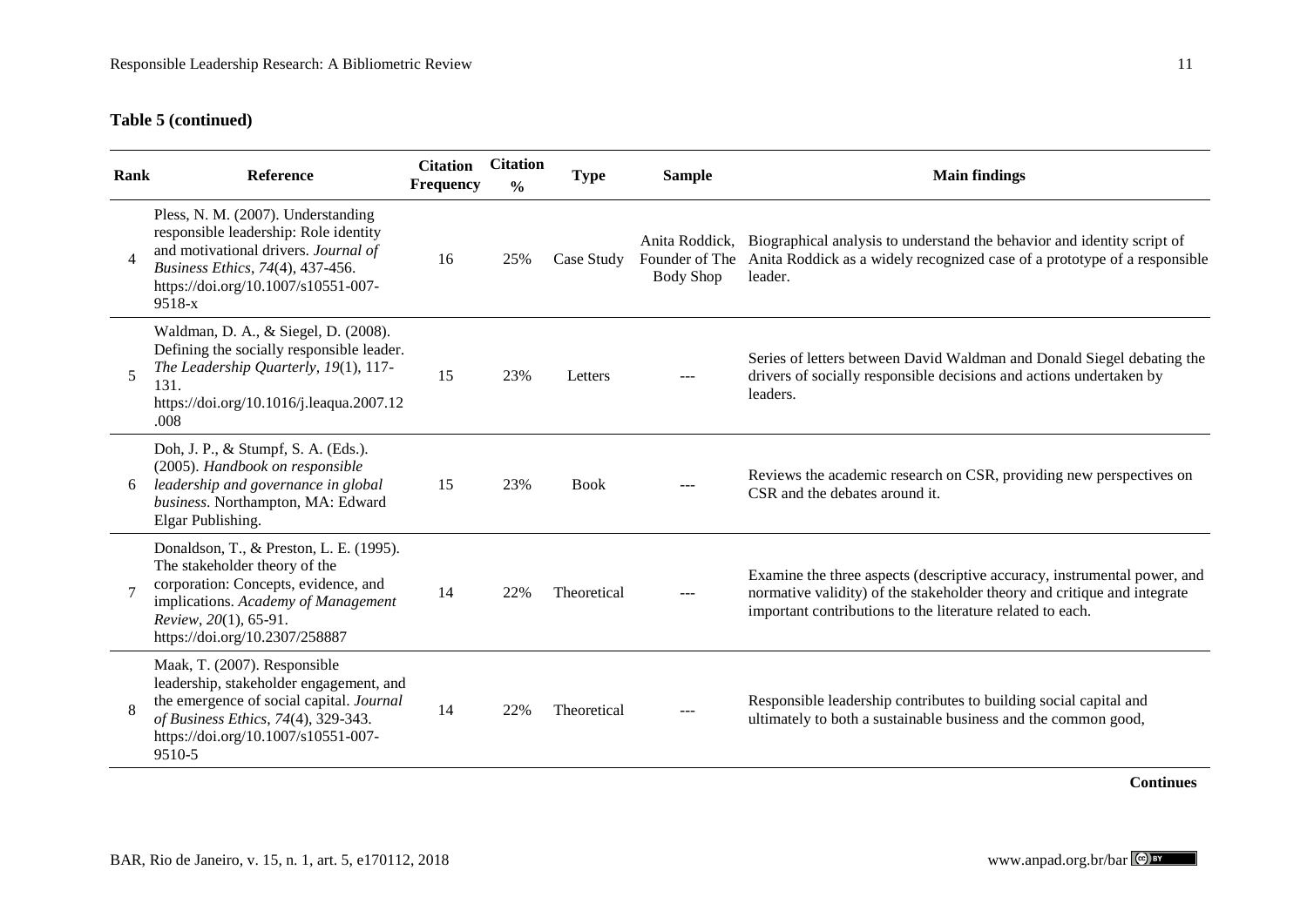| Rank | Reference                                                                                                                                                                                                                                                        | <b>Citation</b><br>Frequency | <b>Citation</b><br>$\frac{6}{6}$ | <b>Type</b> | <b>Sample</b> | <b>Main findings</b>                                                                                                                                                                                                                                                                                                                    |
|------|------------------------------------------------------------------------------------------------------------------------------------------------------------------------------------------------------------------------------------------------------------------|------------------------------|----------------------------------|-------------|---------------|-----------------------------------------------------------------------------------------------------------------------------------------------------------------------------------------------------------------------------------------------------------------------------------------------------------------------------------------|
| 9    | Maak, T., & Pless, N. M. (Eds.).<br>(2006a). Responsible leadership.<br>London: Routledge.                                                                                                                                                                       | 14                           | 22%                              | <b>Book</b> |               | Several chapters on Responsible Leadership conceptualization and on<br>future leadership. In practice.                                                                                                                                                                                                                                  |
| 10   | Freeman, R. E. (1984). Stakeholder<br>management: Framework and<br>philosophy. Mansfield, MA: Pitman.                                                                                                                                                            | 13                           | 20%                              | <b>Book</b> | ---           | Contrary to the limited shareholder view, the stakeholder perspective<br>assumes that each organization has responsibilities to multiple groups,<br>hence management needs to develop business code of ethics, and values<br>and morals in managing their organizations, such that they respond to the<br>due interests of such groups. |
| 11   | Ghoshal, S. (2005). Bad management<br>theories are destroying good management<br>practices. Academy of Management<br>Learning & Education, 4(1), 75-91.<br>https://doi.org/10.5465/amle.2005.161325<br>58                                                        | 13                           | 20%                              | Theoretical |               | Bad theories destroy good practices;<br>"By propagating ideologically inspired amoral theories, business schools<br>have actively freed their students from any sense of moral responsibility"<br>$(p. 76)$ .                                                                                                                           |
| 12   | Burns, J. M. (1978). Leadership. New<br>York: Harper & Row.                                                                                                                                                                                                      | 12                           | 19%                              | <b>Book</b> |               | Classic text on the study of leadership, ranging from the transactional to<br>the transformational leadership.                                                                                                                                                                                                                          |
| 13   | Voegtlin, C., Patzer, M., & Scherer, A.<br>G. (2012). Responsible leadership in<br>global business: A new approach to<br>leadership and its multi-level outcomes.<br>Journal of Business Ethics, 105(1), 1-<br>16. https://doi.org/10.1007/s10551-011-<br>0952-4 | 12                           | 19%                              | Theoretical |               | New model of responsible leadership, drawing on deliberative practices<br>and discursive conflict resolution, combining the macro-view of the<br>business firm as a political actor with the micro-view of leadership.                                                                                                                  |
| 14   | Margolis, J. D., & Walsh, J. P. (2003).<br>Misery loves companies: Rethinking<br>social initiatives by business.<br>Administrative Science Quarterly, 48(2),<br>268-305.<br>https://doi.org/10.2307/3556659                                                      | 11                           | 17                               | Theoretical |               | Authors rethink social initiatives by business in order to reveal the<br>dimensions of organizational responses to misery and to assess how<br>organization theory and empirical research have thus far responded to the<br>relationship between corporate involvement in wider social life.                                            |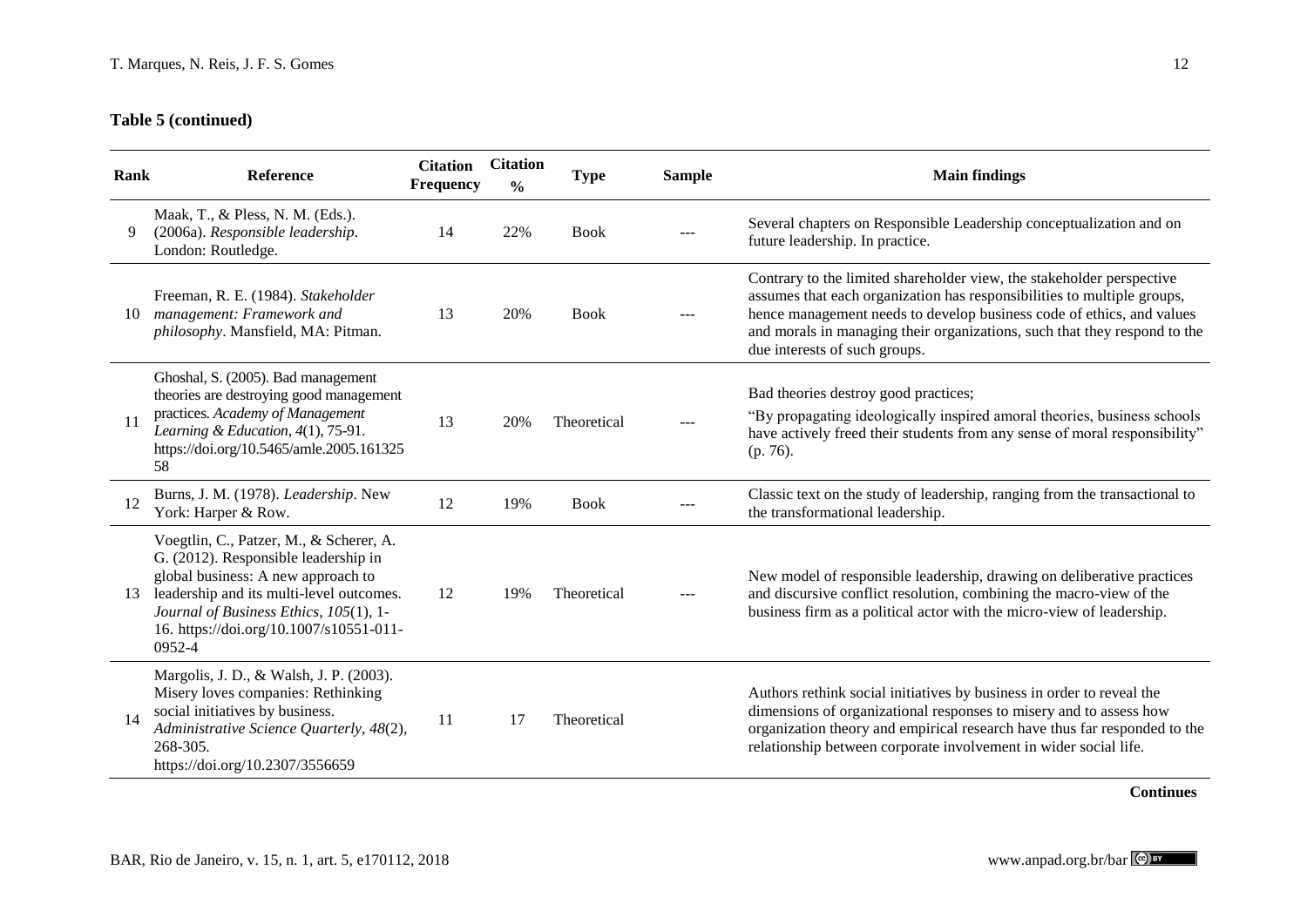| Rank | <b>Reference</b>                                                                                                                                                                                                                                                                                                     | <b>Citation</b><br><b>Frequency</b> | <b>Citation</b><br>$\frac{0}{0}$ | <b>Type</b> | <b>Sample</b>                                                                                                  | <b>Main findings</b>                                                                                                                                                                                                                                                                                                                                                                                                                                                                                                                 |
|------|----------------------------------------------------------------------------------------------------------------------------------------------------------------------------------------------------------------------------------------------------------------------------------------------------------------------|-------------------------------------|----------------------------------|-------------|----------------------------------------------------------------------------------------------------------------|--------------------------------------------------------------------------------------------------------------------------------------------------------------------------------------------------------------------------------------------------------------------------------------------------------------------------------------------------------------------------------------------------------------------------------------------------------------------------------------------------------------------------------------|
| 15   | McWilliams, A., & Siegel, D. (2001).<br>Corporate social responsibility: A<br>theory of the firm perspective. Academy<br>of Management Review, 26(1), 117-127.<br>10.5465/AMR.2001.4011987                                                                                                                           | 10                                  | 16%                              | Theoretical | $---$                                                                                                          | A new model of supply and demand of CSR is proposed;<br>Authors suggest that a firm's level of CSR will depend on its size, level of<br>diversification, R&D, advertising, government sales, consumer income,<br>labor market conditions and stage in the industry life cycle;<br>Authors conclude that there will be an ideal level of CSR;<br>They also predict that there will generally be a neutral relationship<br>between CSR activity and firm financial performance.                                                        |
| 16   | Luque, M. S. de, Washburn, N. T.,<br>Waldman, D. A., & House, R. J. (2008).<br>Unrequited profit: How stakeholder and<br>economic values relate to subordinates'<br>perceptions of leadership and firm<br>performance. Administrative Science<br>Quarterly, 53(4), 626-654.<br>https://doi.org/10.2189/asqu.53.4.626 | 10                                  | 16%                              | Empirical   | surveys of<br>CEO <sub>s</sub> and two<br>subsets of<br>followers;<br>520 firms;<br>17 countries:<br>2000-2003 | Examine the indirect effects of executives' stakeholder and economic<br>values on firm performance through their followers' perceptions of<br>leadership and followers' extra effort;<br>CEOs' emphasis on economic values is associated with followers'<br>perceptions of autocratic leadership;<br>CEOs' emphasis on stakeholder values is associated with followers'<br>perceptions of visionary leadership;<br>Visionary leadership relates positively to employees' extra effort, which<br>in turn relates to firm performance. |
| 17   | Bass, B. M., & Steidlmeier, P. (1999).<br>Ethics, character, and authentic<br>Transformational leadership behavior.<br>The Leadership Quarterly, 10(2), 181-<br>217. https://doi.org/10.1016/s1048-<br>9843(99)00016-8                                                                                               | 9                                   | 14%                              | Theoretical |                                                                                                                | Argues that truly transformational leadership must be grounded in moral<br>foundations.                                                                                                                                                                                                                                                                                                                                                                                                                                              |
| 18   | Pless, N. M., & Maak, T. (2011).<br>Responsible leadership: Pathways to the<br>future. Journal of Business Ethics,<br>$98(1)$ , 3-13.<br>https://doi.org/10.1007/978-94-007-<br>3995-6_2                                                                                                                             | 9                                   | 14%                              | Theoretical |                                                                                                                | Summarizes the existing relevant research on Responsible Leadership and<br>suggests future research avenues. A comparison of Responsible<br>Leadership with related leadership theories such as transformational,<br>ethical, servant, authentic leadership, is made.                                                                                                                                                                                                                                                                |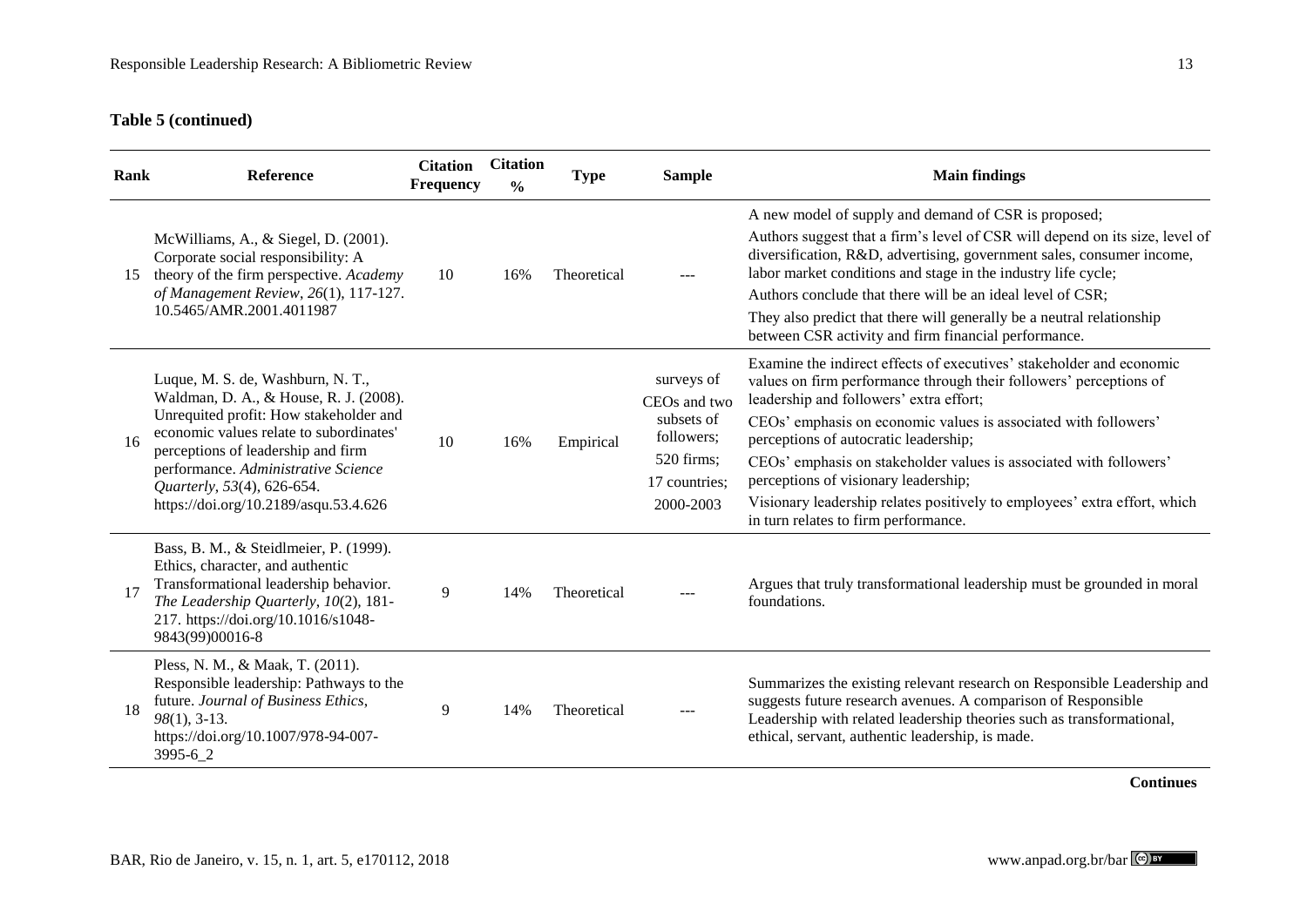| Rank | <b>Reference</b>                                                                                                                                                                                                                                                      | <b>Citation</b><br><b>Frequency</b> | <b>Citation</b><br>$\frac{0}{0}$ | <b>Type</b> | <b>Sample</b>                                                                       | <b>Main findings</b>                                                                                                                                                                                                                                                                                                                          |
|------|-----------------------------------------------------------------------------------------------------------------------------------------------------------------------------------------------------------------------------------------------------------------------|-------------------------------------|----------------------------------|-------------|-------------------------------------------------------------------------------------|-----------------------------------------------------------------------------------------------------------------------------------------------------------------------------------------------------------------------------------------------------------------------------------------------------------------------------------------------|
|      | Avolio, B. J., & Gardner, W. L. (2005).<br>Authentic leadership development:<br>Getting to the root of positive forms of                                                                                                                                              |                                     |                                  |             |                                                                                     | An introduction to the special issue on Authentic Leadership<br>Development (ALD) and a detailed description of the components of<br>authentic leadership theory is provided;                                                                                                                                                                 |
| -19  | leadership. The Leadership Quarterly,<br>$16(3)$ , 315-338.                                                                                                                                                                                                           | 9                                   |                                  | Theoretical |                                                                                     | Authentic leadership can incorporate transformational, charismatic,<br>servant, spiritual or other forms of positive leadership;                                                                                                                                                                                                              |
|      | https://doi.org/10.1016/j.leaqua.2005.03<br>.001                                                                                                                                                                                                                      |                                     |                                  |             |                                                                                     | However, in contrast to transformational leadership in particular,<br>authentic leadership may or may not be charismatic.                                                                                                                                                                                                                     |
| 20   | Waldman, D. A., Siegel, D. S., &<br>Javidan, M. (2006). Components of<br>CEO transformational leadership and<br>corporate social responsibility. Journal<br>of Management Studies, 43(8), 1703-<br>1725. https://doi.org/10.1111/j.1467-<br>6486.2006.00642.x         | 9                                   | 14%                              | Empirical   | 56 US (51) and<br>Canadian (5)<br>firms;<br>Survey; 125<br>managers-<br>respondents | A reconceptualization of transformational leadership is suggested, which<br>emphasizes the intellectual stimulation component in the context of CSR.<br>A key component of CEO transformational leadership, intellectual<br>stimulation, in the prediction of CSR for strategically oriented CSR.                                             |
| 21   | Pless, N. M., Maak, T., & Waldman, D.<br>A. (2012). Different approaches toward<br>doing the right thing: Mapping the<br>responsibility orientations of leaders.<br>The Academy of Management<br>Perspectives, 26(4), 51-65.<br>https://doi.org/10.5465/amp.2012.0028 | 9                                   | 14%                              | Empirical   | Qualitative<br>analysis;<br>25 business<br>leaders and<br>entrepreneurs             | Four orientations that leaders may use to demonstrate responsibility and<br>implement corporate social responsibility are identified;<br>Leadership characteristics, stakeholder relations, and strategic emphasis<br>for each of the RL orientations (Traditional economist; Opportunity<br>seeker; Integrator; Idealist) are distinguished. |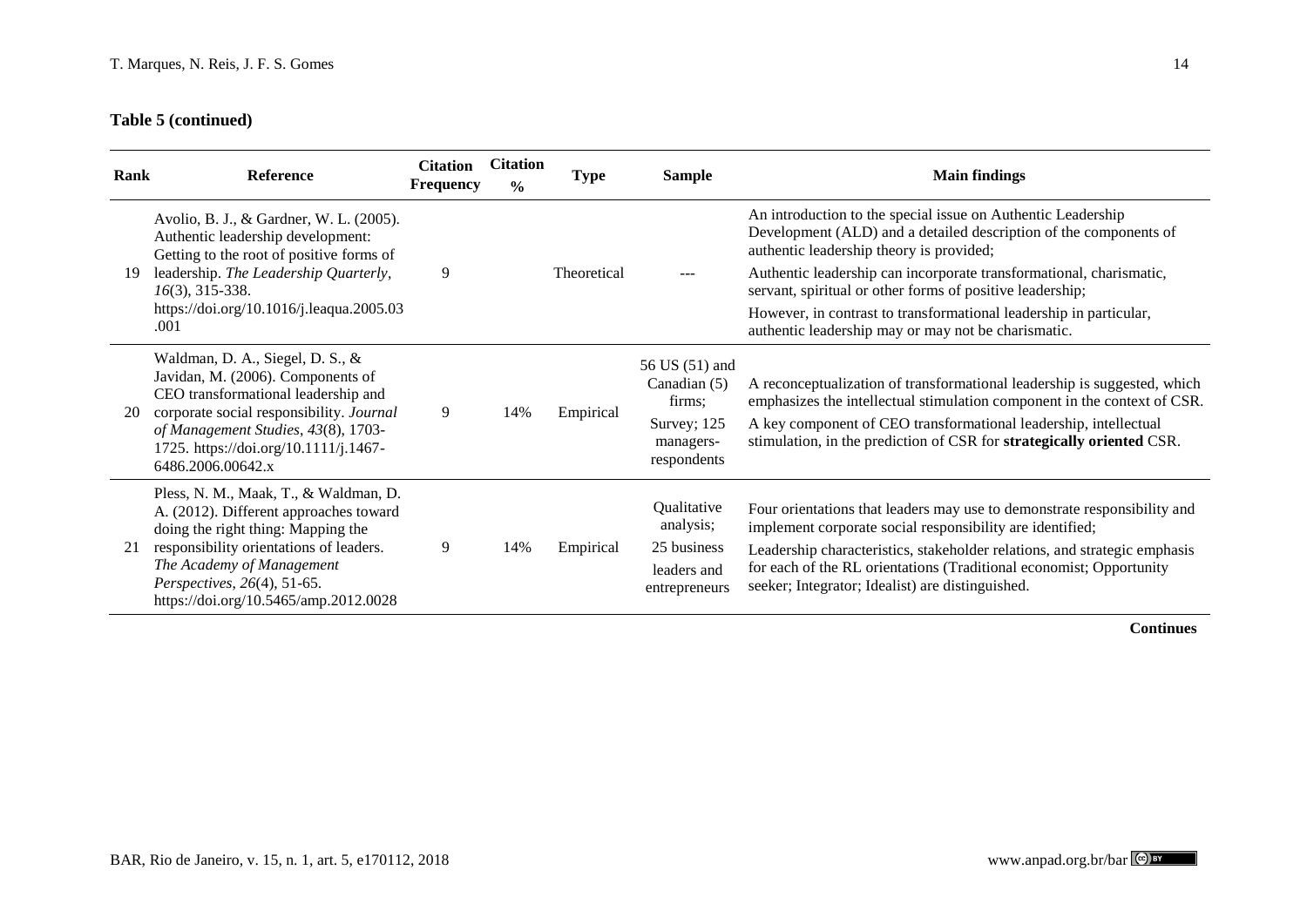| Rank | <b>Reference</b>                                                                                                                                                                                                                                                                            | <b>Citation</b><br><b>Frequency</b> | <b>Citation</b><br>$\frac{0}{0}$ | <b>Type</b> | <b>Sample</b>                                                                                 | <b>Main findings</b>                                                                                                                                                                                                                                                                                                                                                                                                                                                                                                                                                                                  |
|------|---------------------------------------------------------------------------------------------------------------------------------------------------------------------------------------------------------------------------------------------------------------------------------------------|-------------------------------------|----------------------------------|-------------|-----------------------------------------------------------------------------------------------|-------------------------------------------------------------------------------------------------------------------------------------------------------------------------------------------------------------------------------------------------------------------------------------------------------------------------------------------------------------------------------------------------------------------------------------------------------------------------------------------------------------------------------------------------------------------------------------------------------|
| 22   | Brown, M. E., Treviño, L. K., $\&$<br>Harrison, D. A. (2005). Ethical<br>leadership: A social learning perspective<br>for construct development and testing.<br>Organizational Behavior and Human<br>Decision Processes, 97(2), 117-134.<br>https://doi.org/10.1016/j.obhdp.2005.03.<br>002 | 9                                   | 14%                              | Empirical   | Seven studies<br>with different<br>samples: MBAs<br>students,<br>employees from<br>firm, etc. | The viability and importance of ethical leadership construct is<br>investigated;<br>A new instrument to measure ethical leadership is developed and tested;<br>Ethical leadership is related to consideration behavior, honesty, trust in<br>the leader, interactional fairness, socialized charismatic leadership, and<br>abusive supervision, but is not subsumed by any of these;<br>financial services Ethical leadership predicts outcomes such as perceived effectiveness of<br>leaders, followers' job satisfaction and dedication, and their willingness to<br>report problems to management. |
| 23   | Bass, B. M. (1985). Leadership and<br>performance beyond expectations. New<br>York: Free Press; Collier Macmillan.                                                                                                                                                                          | 8                                   | 13%                              | <b>Book</b> |                                                                                               | Presents original research that for the first time documents the traits of the<br>exceptional leader.                                                                                                                                                                                                                                                                                                                                                                                                                                                                                                 |
| 24   | Maak, T., & Pless, N. M. (2009).<br>Business leaders as citizens of the<br>world. Advancing humanism on a<br>global scale. Journal of Business Ethics,<br>88(3), 537-550.<br>https://doi.org/10.1007/s10551-009-<br>0122-0                                                                  | 8                                   | 13%                              | Theoretical |                                                                                               | Discusses the idea of business leaders acting as agents of<br>world benefit, taking an active co-responsibility in generating<br>solutions to problems;<br>Responsible global leaders - who are aware of the pressing problems in<br>the world, care for the needs of others, aspire to make this world a better<br>place, and act in word and deed as global and responsible citizens - are<br>needed;<br>Authors argue that business leaders should consider themselves as<br>cosmopolitan citizens and "agents of world benefit".                                                                  |
| 25   | Rost, J. C. (1991). Leadership for the<br>twenty-first century. New York: Prager.                                                                                                                                                                                                           | $\overline{7}$                      | 11%                              | <b>Book</b> |                                                                                               | Reviews the previous concept of leadership and suggests the use of the<br>ethical leadership construct in order to reconstruct understanding of<br>leadership in the post-industrial era.                                                                                                                                                                                                                                                                                                                                                                                                             |

**Note**. Source: Data collected from ISI Web of Knowledge. (n.d.). *Web of Science*. Retrieved from www.isiknowledge.com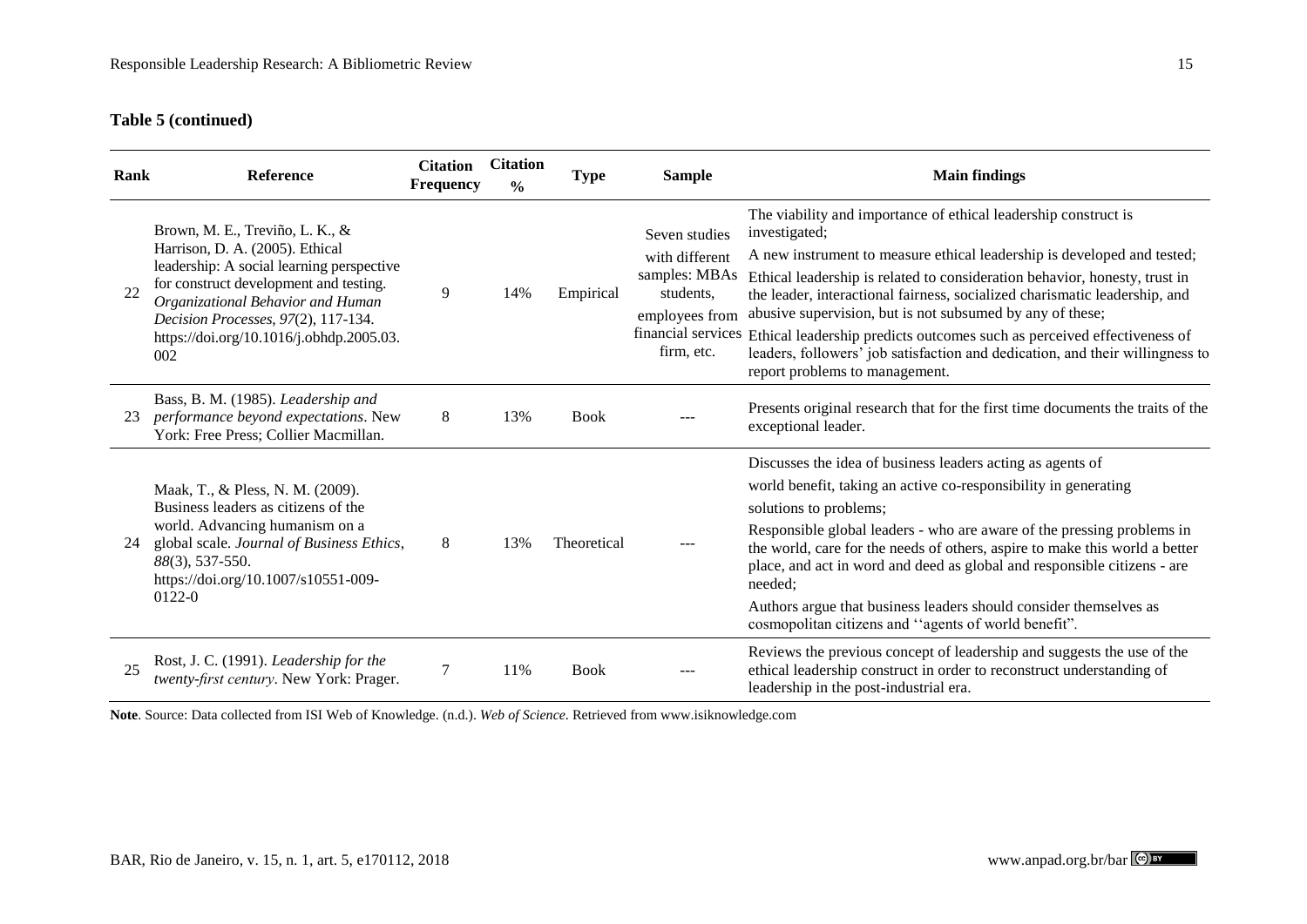#### **Co-citation analysis**

The co-citation network displayed in Figure 2 was created using the 25 most cited references in the 64 articles included in the sample. The co-citation network allows two main analyses. On the one hand, the lines correspond to the intellectual bonds between the works, thus representing the co-citation links: thicker lines represent more connected works, *i.e.*, more co-cited. On the other hand, the position of the works in the network give a notion of each work's centrality: works placed in a more central position are more important, influential, and impactful (Ferreira *et al.*, 2014).



**Figure 2.** Co-citation Network among the Top 25 Most-cited Articles Source: Data collected from ISI Web of Knowledge. (n.d.). *Web of Science*. Retrieved from www.isiknowledge.com

Based on the co-citation analysis' results, it was possible to identify a connection between the works of Maak and Pless (2006b) and Waldman and Galvin (2008). These two studies are the most cocited and, based on their central position, the most relevant in the responsible leadership research; both focus on the concept of a responsible leader and its roles and parameters.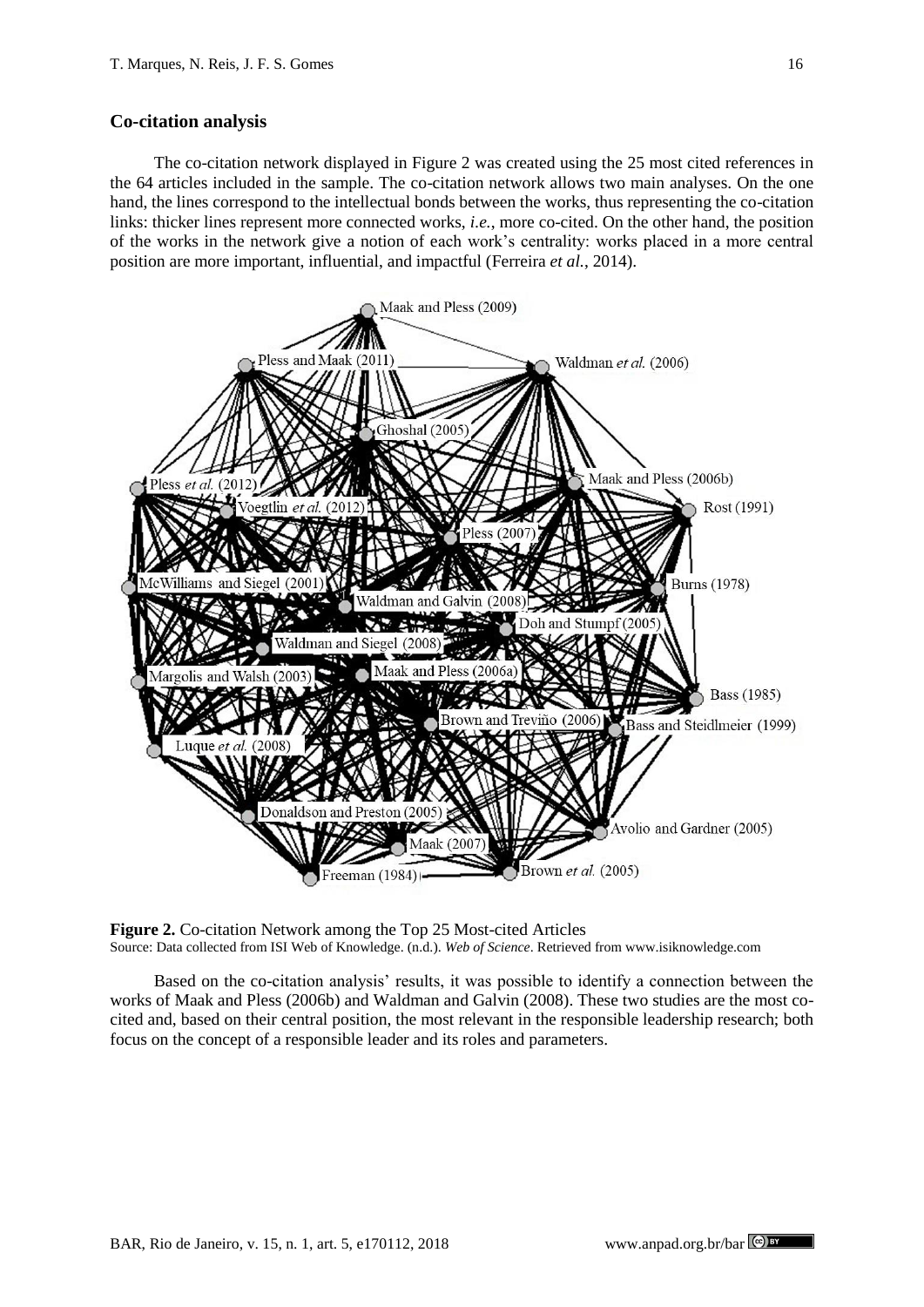#### **Factor Analysis**

| Factor 1<br><b>Responsible</b><br>Leadership<br>understanding<br>and outcomes                                                                                                                                                                                                                                                                          | Factor 2<br>Leadership:<br>evolution and<br>transformational<br>approach                                                                                                                                                                                                                                                 | Factor 3<br><b>Stakeholder</b><br>Theory &<br><b>Responsible</b><br>Leadership                                                                            | Factor 4<br><b>Responsible</b><br>Leadership:<br>conceptualization<br>and future<br>perspectives | Factor 5<br><b>Development</b><br>of responsible<br>leaders        | Factor 6<br>Role of CEOs in<br>CSR, under<br>transformational<br>leadership |
|--------------------------------------------------------------------------------------------------------------------------------------------------------------------------------------------------------------------------------------------------------------------------------------------------------------------------------------------------------|--------------------------------------------------------------------------------------------------------------------------------------------------------------------------------------------------------------------------------------------------------------------------------------------------------------------------|-----------------------------------------------------------------------------------------------------------------------------------------------------------|--------------------------------------------------------------------------------------------------|--------------------------------------------------------------------|-----------------------------------------------------------------------------|
| Luque et al.<br>$(2008) -$<br>0.916;<br>Ghoshal<br>$(2005) -$<br>0.573;<br>Margolis and<br>Walsh (2003)<br>$-0.719;$<br>McWilliams<br>and Siegel<br>$(2001) -$<br>0.767;<br>Pless et al.<br>$(2012) -$<br>0.841;<br>Voegtlin et al.<br>$(2012) -$<br>0.789;<br>Waldman and<br>Siegel $(2008)$ –<br>0.881;<br>Waldman and<br>Galvin (2008)<br>$-0.669;$ | Avolio and<br>Gardner $(2005)$ –<br>0.870;<br>Bass $(1985)$ –<br>0.809;<br>Bass and<br>Steidlmeier<br>$(1999) - 0.808;$<br>Brown et al.<br>$(2005) - 0.813;$<br>Brown and<br>Treviño $(2006)$ –<br>0.626;<br>Burns $(1978)$ –<br>0.530;<br><b>Maak and Pless</b><br>$(2009) -$<br>$-0.650;$<br>Rost $(1991)$ –<br>0.721; | Donaldson<br>and Preston<br>$(2005) -$<br>0.611;<br>Freeman<br>$(1984) -$<br>0.769;<br>Maak and<br>Pless (2006b)<br>$-0.775;$<br>Maak (2007)<br>$-0.911;$ | Doh and Stumpf<br>$(2005) - 0.644;$<br><b>Maak and Pless</b><br>$(2006a) - 0.884;$               | Pless (2007)<br>$-0.653;$<br>Pless and<br>Maak (2011)<br>$-0.911;$ | Waldman et al.<br>$(2006) - 0.899;$                                         |

**Note**. Values in **bold** are the factor loadings.

Results of the factor analysis using the varimax rotation are shown in Table 6. The factor analysis resulted in six factors (we retained the factors with eigenvalues greater than 1) which explain 88.9% of the variance. The first factor, explaining 35.3% of the variance was labelled **Responsible Leadership understanding and outcomes**, as it contains eight studies on the understanding of responsible leadership and its outcomes, across distinct levels (Voegtlin, Patzer, & Scherer, 2012). Responsible leadership combining the macro-view of the business firm with the micro-view of leadership (Voegtlin *et al.*, 2012), appears to be an avenue linking corporate responsibility and performance to firms' and leaders' actions (Pless, Maak, & Waldman, 2012). When CEOs highlight stakeholder values, providing better decision-making criteria for executives, followers perceive them as visionary leaders (and less autocratic), which is positively related to employees' extra effort, which in turn relates to firm performance (Luque, Washburn, Waldman, & House, 2008). Also other positive outcomes are proposed in this factor, such as legitimacy in decision-making, building trustful stakeholder relations based on fairness and dialogues, building social capital in formal stakeholder relations along the network, and also the ability to influence the ethical culture of an organization, that responsible leadership practices will thereby encourage a culture of discursive conflict resolution and deliberative practices (Voegtlin *et al.*, 2012).

The second factor, which explains 26.1% of the variance – **Leadership: evolution and transformational approach** – includes eight studies on leadership, from the transactional to the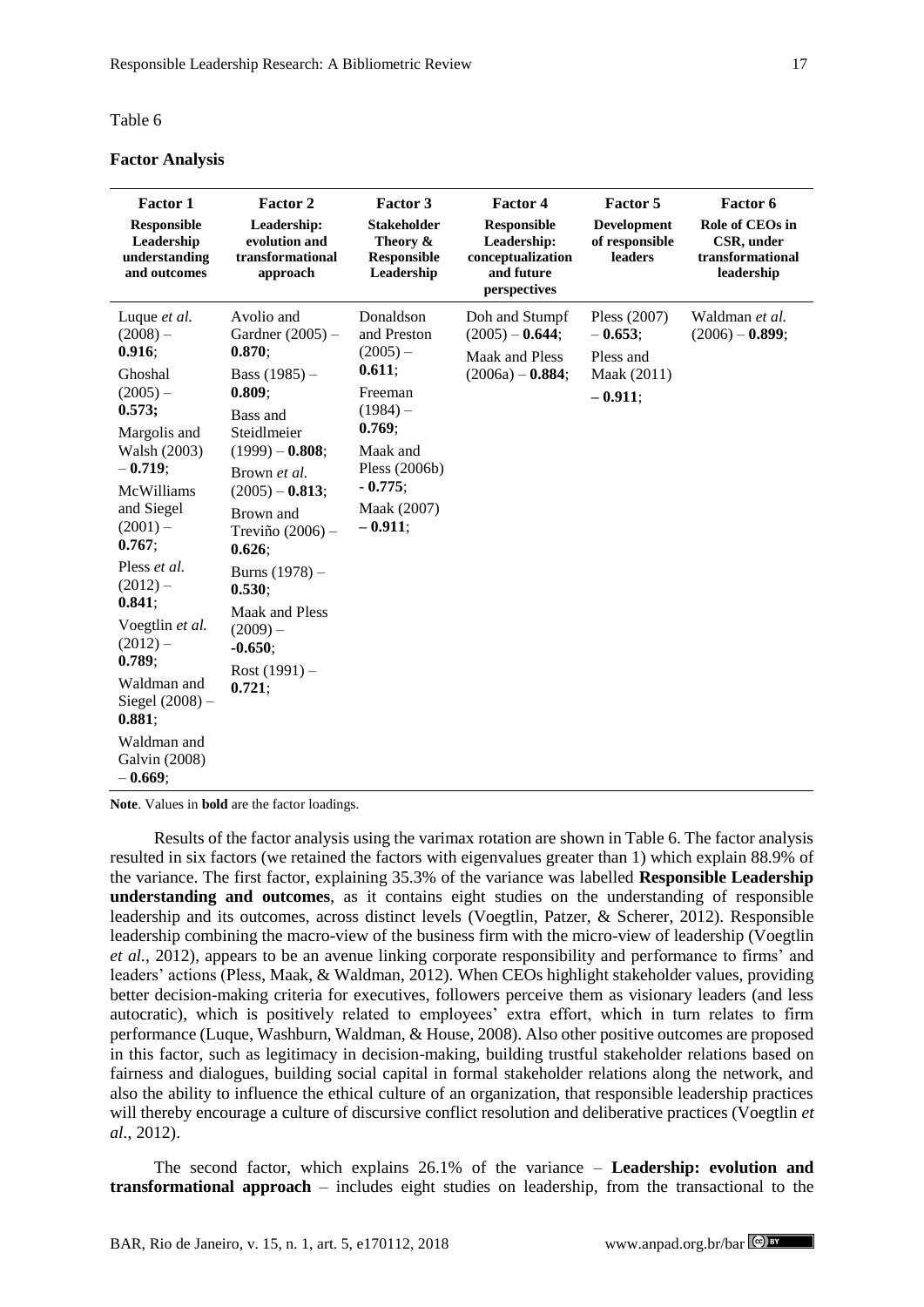transformational approach (Burns, 1978) of the late  $20<sup>th</sup>$  century and  $21<sup>st</sup>$  century (Rost, 1991). These studies demand business leaders act as agents of world benefit (Maak & Pless, 2009), and the identified factor highlights positive forms of leadership (Avolio & Gardner, 2005), ethical leadership (Brown & Treviño, 2006) and its measurement (Brown, Treviño, & Harrison, 2005), which is founded on a moral basis (Bass & Steidlmeier, 1999), and which assumes a high level of importance in the transformational paradigm. This factor shows the leadership evolution to the transformational approach, where a more inspirational and positive form of leadership is needed when leading employees in organizations of the late  $20<sup>th</sup>$  century.

The third factor, accounting for 9.4% of the variance – **Stakeholder Theory & Responsible Leadership** – includes four theoretical studies on the framework and concepts of the Stakeholder Theory (Donaldson & Preston, 2005; Freeman, 1984) and also the link to the relational society of the  $21<sup>st</sup>$  century focused on the stakeholder engagement and demanding responsible leadership (Maak & Pless, 2006b; Maak, 2007). This factor is composed of studies looking at a global stakeholder society, and demanding a relational and intrinsically moral leadership phenomenon (Maak, 2007). The traditional and usual relationships between parties, leaders-followers, are insufficient for today's network of relationships, thus a more relational leadership is demanded.

The fourth factor representing 8.5% of the variance – **Responsible Leadership: conceptualization and future perspectives** – comprehends two books on responsible leadership, its conceptualization and perspectives for future global leaders.

The fifth factor, which explains 5.4% of the variance – **Development of responsible leaders**  contains two studies on leadership theories and future research perspectives for responsible leadership (Pless & Maak, 2011) and a set of behaviors of a responsible leader's perspective based on a narrative approach for analyzing the biography of Anita Roddick (Pless, 2007).

Finally, the sixth factor, which explains 4.2% of the variance – **Role of CEOs in CSR, under transformational leadership theory –** includes a single study which looks into the role of CEOs in determining the extent to which their firms engage in corporate social responsibility, using transformational leadership theory. Based on an empirical analysis, the study found that intellectual stimulation of CEOs is associated with propensity of firms to engage in strategic CSR (Waldman, Siegel, & Javidan, 2006).

#### **Summary of the results**

The current investigation indicates that the responsible leadership research has started mainly in 2006 and in 2010 the researchers' interest on the topic has increased, with a correspondent number of publications. The leading journal in terms of numbers is the Journal of Business Ethics. The most prolific author is Thomas Maak, followed by Nicola Pless. The most cited study is Maak and Pless's (2006b): **Responsible leadership in a stakeholder society: A relational perspective**, published in 2006. The works Maak and Pless (2006b) and Waldman and Galvin (2008) are the most co-cited and the most relevant in the responsible leadership research, focused on the concept of responsible leadership and its roles and parameters. Six factors emerged, showing six different research fields on the topic of Responsible Leadership, ranging from the evolution of leadership, to the transformational approach, from the stakeholder theory and its relationship to the responsible leadership, to the conceptualization, understanding and outcomes of responsible leadership, and also covering future perspectives and roles of responsible leaders.

### **Discussion and Concluding Remarks**

To perform the bibliometric review of the existing research on responsible leadership, we used bibliometric techniques on 64 works on the topic published from 2006 to 2016 in journals indexed in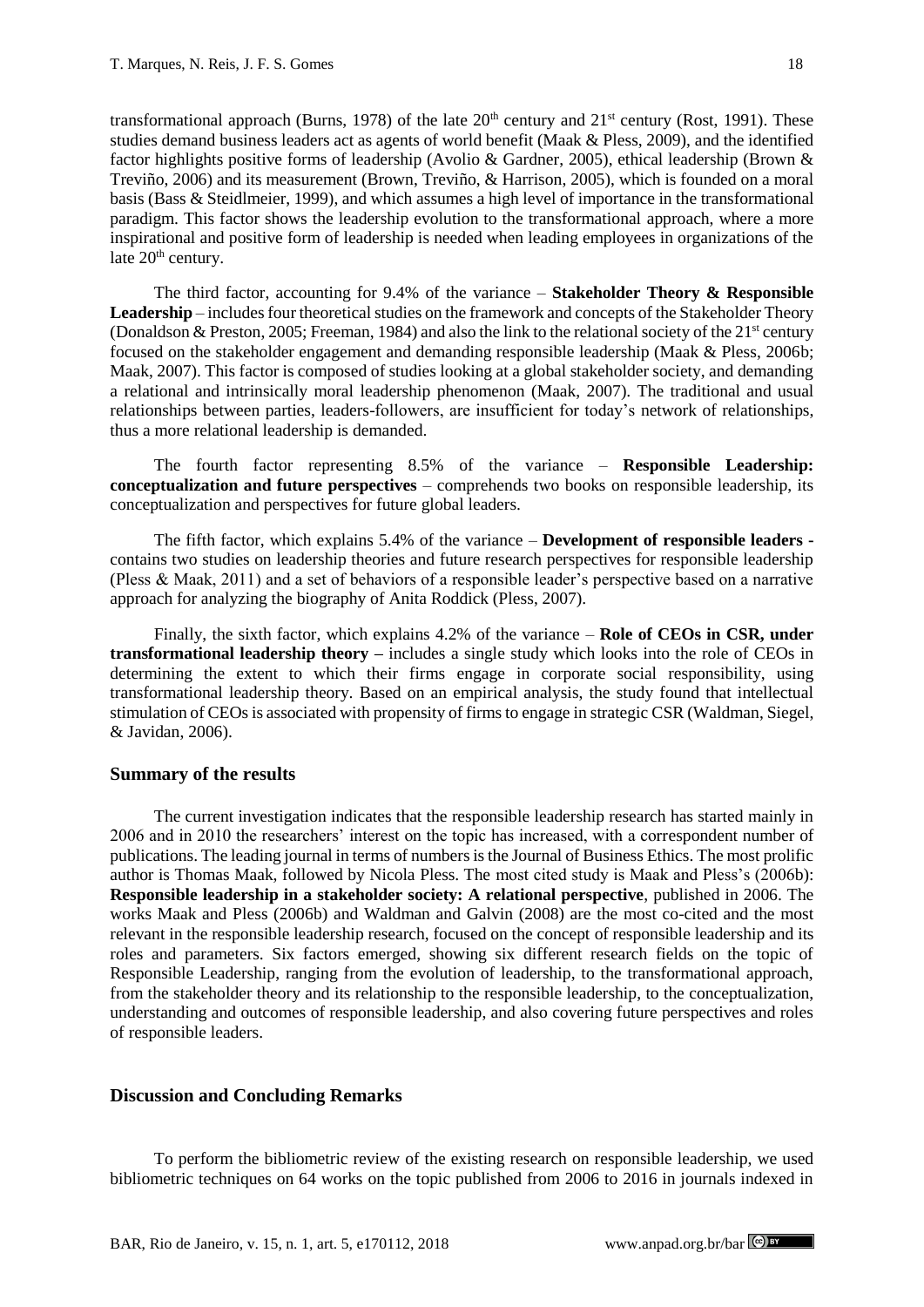SSCI database. We carried out authorship, citation, co-citation and factor analyses, aiming to explore the state-of-the-art on the topic and to suggest key features of the current investigation. This study improves the understanding of the literature and the theoretical structure that supports the field. Specifically, it points to dominant researchers and approaches in the leadership literature, such as studies, periodicals and scholars' influence, as well as works that have had the greatest impact on the field.

Despite the field of responsible leadership still being in its infancy (Shi & Ye, 2016), a decade of research has resulted in at least 64 publications that depict several alternative emerging theories, as well as concepts and research methods and techniques (Shi & Ye, 2016). Based on the frequency distribution of publications on the topic, which started in 2006, the number of publications grew from 2009 on, denoting the increasing research interest in responsible leadership. Critical texts include those by Maak and Pless (2006b), Waldman and Galvin (2008), Maak (2007), and Voegtlin *et al.* (2012), all emphasizing the need for responsibility when leading, much in the same way as the stakeholder theory (Freeman, 1984). These results also show that responsible leadership is linked with the stakeholder theory, which means that future developments in the responsible leadership theory need to take into account – or even depend on or influence – developments in stakeholder theory. For example, most of the previous authors have based their ideas on Freeman's seminal 1984 work, but further progress can result from other approaches, such as Friedman and Miles' (2002) notion of compatible versus noncompatible stakeholders' interests, or Duckworth and Moore's (2010) extension of the stakeholder theory to corporate social responsibility.

Probably due to its scope and concern on ethical issues in business, the periodical that has been leading publication is the Journal of Business Ethics. Almost half of our sample (30) of publications on responsible leadership can be found in the Journal of Business Ethics and this can assume great importance mainly because future research may focus and concentrate its effort on the Journal of Business Ethics, although other periodicals have been publishing papers on the topic. Several authors have been publishing on responsible leadership. Thomas Maak has the richest portfolio of publications, followed by Nicola Pless.

Concerning the most influential works on responsible leadership, the article **Responsible leadership in a stakeholder society – a relational perspective** (Maak & Pless, 2006b), has been cited by almost half of the sample, therefore showing its centrality in the field. Maak and Pless's (2006b) text is theoretical, and it explores the concept and the different roles for a responsible leader in the  $21<sup>st</sup>$ century. The usual understanding of the dual relationship between leader-subordinates in the organization is considered insufficient for the multitude of relationships between all the agents, leader and followers/stakeholders; hence responsible leadership is understood as a "social-relational and ethical phenomenon, which occurs in social processes of interaction" (Maak & Pless, 2006b, p. 99). The global and interconnected world of the 21<sup>st</sup> century, where complexity and uncertainty emerge in businesses across the world, embedded in a general crisis of legitimacy and trust, demands a responsible leader that: (a) mobilizes employees; (b) guarantees the best product/service for the clients and customers, according to their needs; (c) ensures that ethical, labor and environmental issues are being respected by their business partners; (d) is sensitive to the impact of business decisions on the social and natural environment; and also (e) protects their shareholders' investment capital and ensures return (Maak & Pless, 2006b). Stakeholders in this vision are various: employees, clients/customers, business partners, social/environmental institutions, and shareholders.

Based on the 25 most cited articles in the existent literature on responsible leadership, we conclude they have been conducted mainly in Western countries, and that 52% of them have a theoretical essence (theoretical/literature or reviews/letters), clearly showing the first attempts to explore the concept of responsible leadership, thus revealing a research gap. Despite having identified four empirical studies, one case study and six books on the topic, the field is still struggling to define its essence and boundaries. Thus, to fill this gap, further empirical research in this field is needed in order to clarify the concept, to reach a more mature definition, and to understand the role played by any situational factors such as culture. There is also a need to further examine the antecedents and consequences of responsible leadership, as well as the role of interactional, moderation, and mediation variables.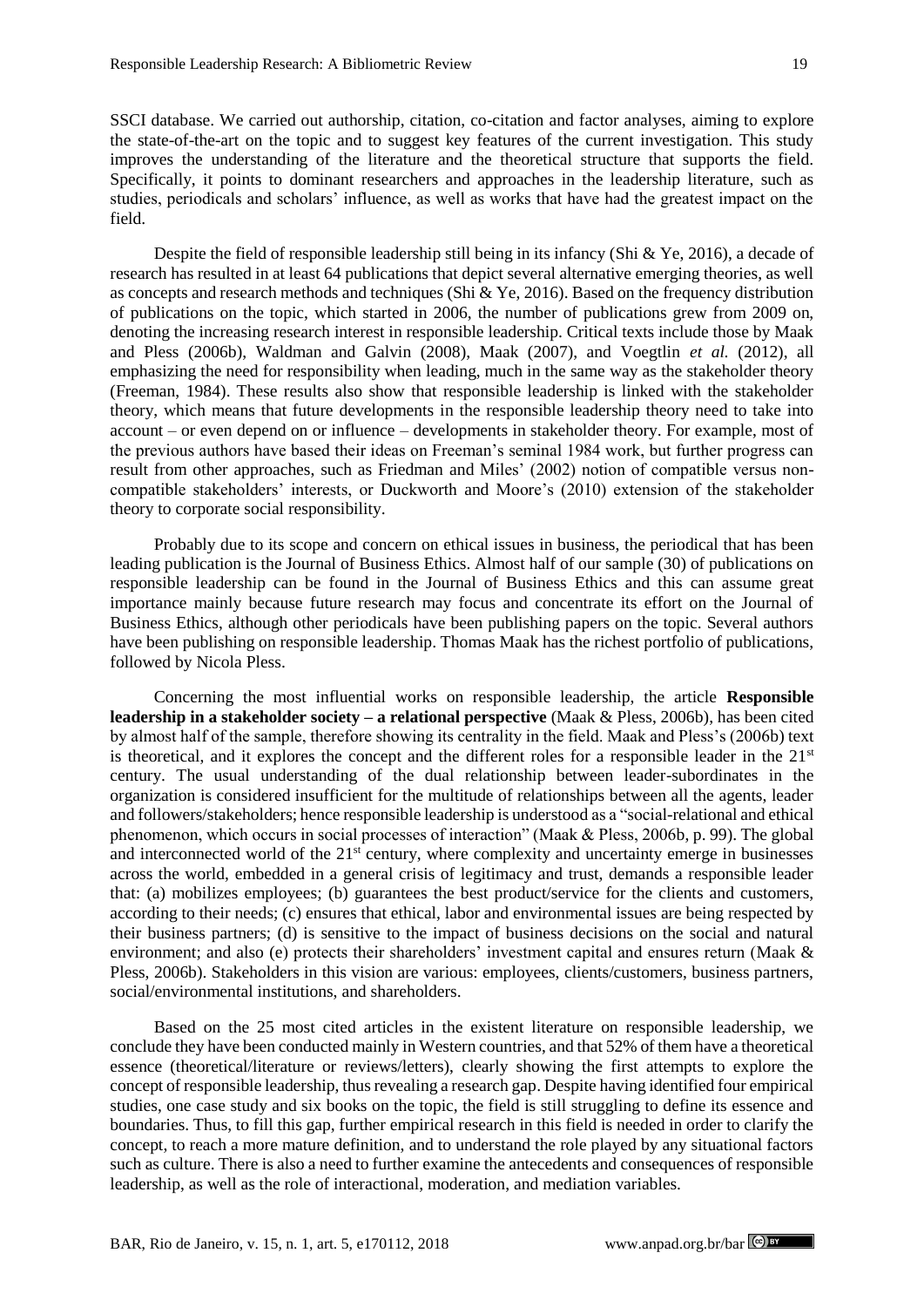Regarding the co-citation analysis performed, two main conclusions can be advanced: firstly, the connection between the works of Maak and Pless (2006b) and of Waldman and Galvin (2008). Based on their central position one may arguably assume that these works reach the most relevant status regarding the co-cited role on the topic of responsible leadership. These two works are of a theoretical nature, as both focus on the concept of responsible leadership, and its roles and parameters. Maak and Pless (2006b) based their analysis on the stakeholder theory to develop their ideas and thoughts. Thus, the popular leader-follower relationship assumes a new range of relationships since, under the stakeholder theory, the responsible leader becomes "a coordinator and a cultivator of relationships towards different stakeholder groups" (Maak & Pless, 2006b, p. 100). The concept of follower is extended to all the numerous stakeholders from inside and outside the organization, suggesting a new view of leadership and of the leader's roles: the leader as steward, as citizen, as visionary, as servant, as coach, as architect, as storyteller, and as change agent. Waldman and Galvin (2008) point out that despite the existence of various similar constructs - transformational, charismatic, authentic, ethical, participative, servant, shared, and spiritual - the responsibility element is not completely captured in these descriptors. Therefore, Waldman and Galvin (2008) discuss to whom and what are leaders responsible for, question the parameters of responsible leadership, and suggest ways to develop responsible leadership in organizational settings. Responsibility is "the heart of what effective leadership is all about" (Waldman & Galvin, 2008, p. 327).

Another linkage was identified between Pless's work (2007), and Doh and Stumpf's book (2005). The latter was one of the first attempts to integrate the knowledge on responsible leadership; Pless's research (2007) is the first case study on responsible leadership based on a biographical analysis to understand the behavior and identity script of Anita Roddick, the founder of Body Shop, as a prototype of a responsible leader. According to Pless (2007), ten main roles are assumed by the responsible leaders: 1 - a responsible leader is driven by a values-based vision of the future that goes beyond business considerations; 2 - responsible leadership manifests itself in defining moments, in which leaders have to make fundamental decisions with a long-term effect on people, environment and/or the future of the organization; such moments reveal the character and integrity of a leader; 3 - a responsible leader reconciles the idea of effectiveness with the idea of corporate responsibility by being an active citizen and promoting active citizenship inside and outside the organization; 4 - responsible leadership is rooted in an ethics of care driven by a desire to serve others; 5 - it requires a leader to be connected and close to stakeholders; 6 - using storytelling as a leadership method to connect to different stakeholders; 7 responsible leadership can be understood as the art of building and sustaining social and moral relationships between business leaders and different stakeholders (followers), based on a sense of justice, a sense of recognition, a sense of care and a sense of accountability for a wide range of economic, ecological, social, political and human responsibilities; 8 - a sense of responsibility is developed over time; 9 - strong moral values coupled with self-assertion, curiosity and the ability and willingness to learn are an important prerequisite to become a leader; 10 - make ethics and responsibility part of the curriculum at all levels of the educational channel.

Based on the factor analysis, six different factors emerged, thus indicating six main research fields on Responsible Leadership and its relationship with Stakeholder Theory (factor 3), and with the transformational leadership approach (factor 2), and also its connection to CSR (factor 6). Theoretical studies focused on the understanding and outcomes of Responsible Leadership (factor 1), or on its conceptualization (factor 4) are also clearly identified. Based on an overview of existing research and suggestions for future research (Pless & Maak, 2011), only one case study is shown (factor 5), which suggests a gap: a lack of empirical studies on Responsible Leadership and scales to measure and identify a responsible leader in organizations. Furthermore, no studies on public administration appeared, thus suggesting the need for studying Responsible Leadership in a public context. Moreover, no crosscultural studies emerged, which recommends more investigation in this area.

Analyzing the most influential articles and the literature review, a more integrative definition is proposed in the present study, as it includes not only the relational component, but also the micro-level (firm), the macro-level (society), and the new focus on the problem-solving role. Responsible leaders become managers of relationships of different stakeholder groups inside and outside the firm, as well as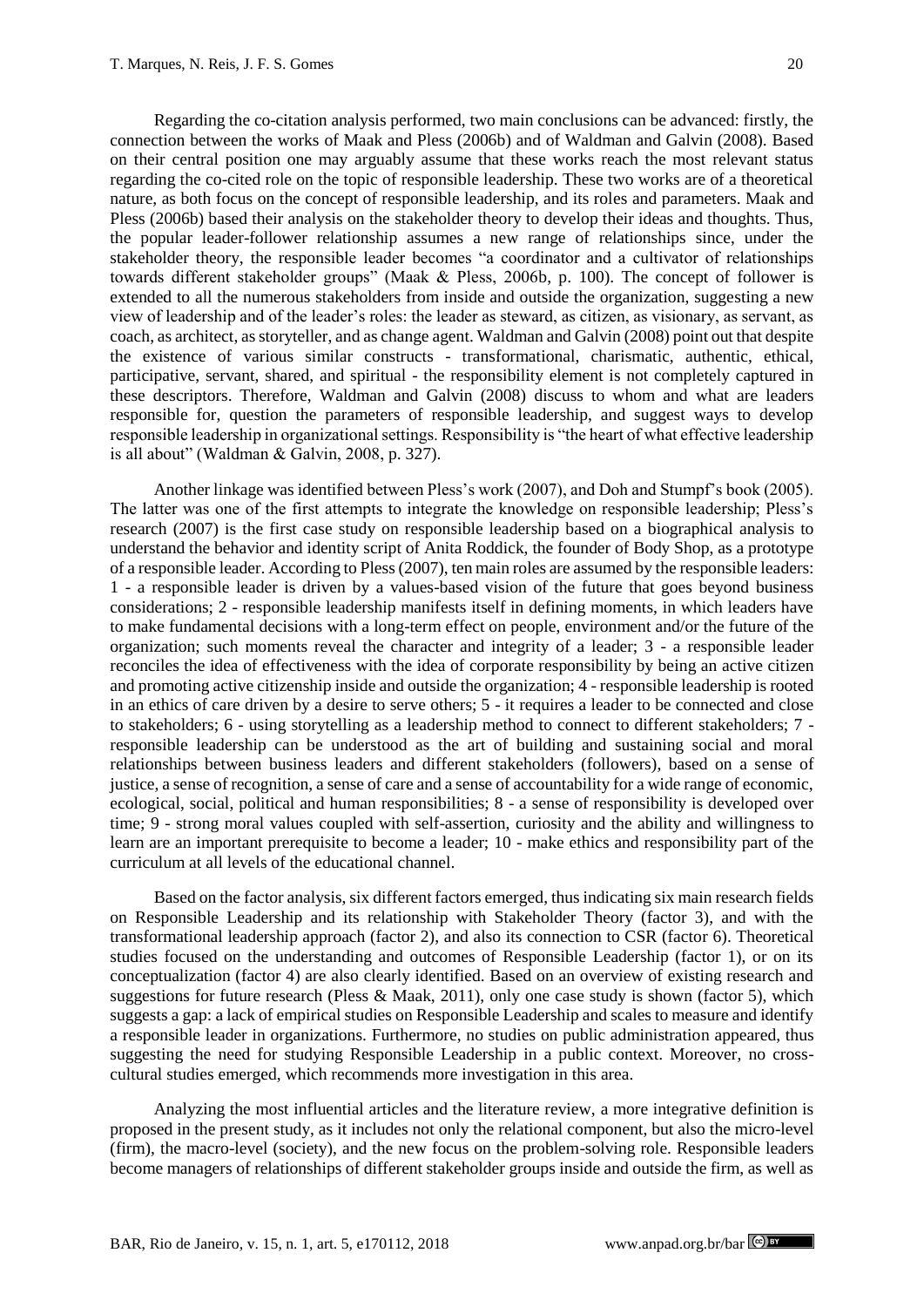managers in charge of developing sustainable businesses, via integrating micro and macro concerns. This somehow romantic view of leadership is closely following the global plea for developing more ethical and moral practices and philosophies in the business world. As Bob Dylan (1964) once wrote, "Times they are A'changin'", and so too leadership times are calling for a paradigmatic change.

#### **Limitations and future research**

The first limitation of the current study is concerned with the sample. Notwithstanding that this research includes journals indexed in ISI Web of Knowledge - SSCI, other indexes and databases could have and should be included in future investigation. A wider use of databases will help clarify and expand the conclusions and streams identified in this text.

Studies published in languages different than English were not included. It is also important to explore the meaning of responsible leadership in other cultures and religions, as it is reasonable to think that Asian, Latin, and African cultures, for example, may have been dealing with similar concerns for a longer period of time than Anglo-Saxon ones.

Another limitation concerns the source of metadata for the bibliometric analyses. We have relied on Web of Science data, a database that does not include all journals. Despite being confident that our sample makes an accurate representation of the field, future research may use other databases (*e.g.* Science Direct) to retrieve the bibliometric data. Furthermore, additional analyses of the field may include a comprehensive search in non-indexed journals, proceedings, theses and books, so that a broader perspective of the field can be erected. Often, ground-breaking ideas come from unusual sources, such as master or doctoral dissertations, which also often never leave the desks of their authors.

The future of responsible leadership research is munificent. Based on the gaps identified in the present study, there is room for theoretical refinement of the field, namely concerning the clarification of the concept of responsible leadership, as well as the antecedents and the consequences of responsible leadership. Also, empirical analyses of the existing models and of the conceptual advancements are necessary, especially quantitative studies as the field still relies mostly on conceptual and qualitative studies. Specifically, the study of the effects of a responsible leadership style on dimensions such as organizational commitment, engagement, citizenship behaviors and performance are welcome. Furthermore, understanding the role of responsible leaders in the public sector may prove interesting, as public administrations are often viewed as lacking adequate leadership. Finally, the responsible leadership in a cross-cultural setting and in expatriate context have yet to be analyzed, thus offering an interesting avenue for future research.

### **References**

- Acedo, F. J., Barroso, C., & Galan, J. L. (2006). The resource-based theory: Dissemination and main trends. *Strategic Management Journal*, *27*(7), 621-636. https://doi.org/10.1002/smj.532
- Avolio, B. J., & Gardner, W. L. (2005). Authentic leadership development: Getting to the root of positive forms of leadership. *The Leadership Quarterly*, *16*(3), 315-338. https://doi.org/10.1016/j.leaqua.2005.03.001
- Bass, B. M. (1985). *Leadership and performance beyond expectations*. New York: Free Press; Collier Macmillan.
- Bass, B. M., & Steidlmeier, P. (1999). Ethics, character, and authentic transformational leadership behavior. *The Leadership Quarterly*, *10*(2), 181-217. https://doi.org/10.1016/s1048- 9843(99)00016-8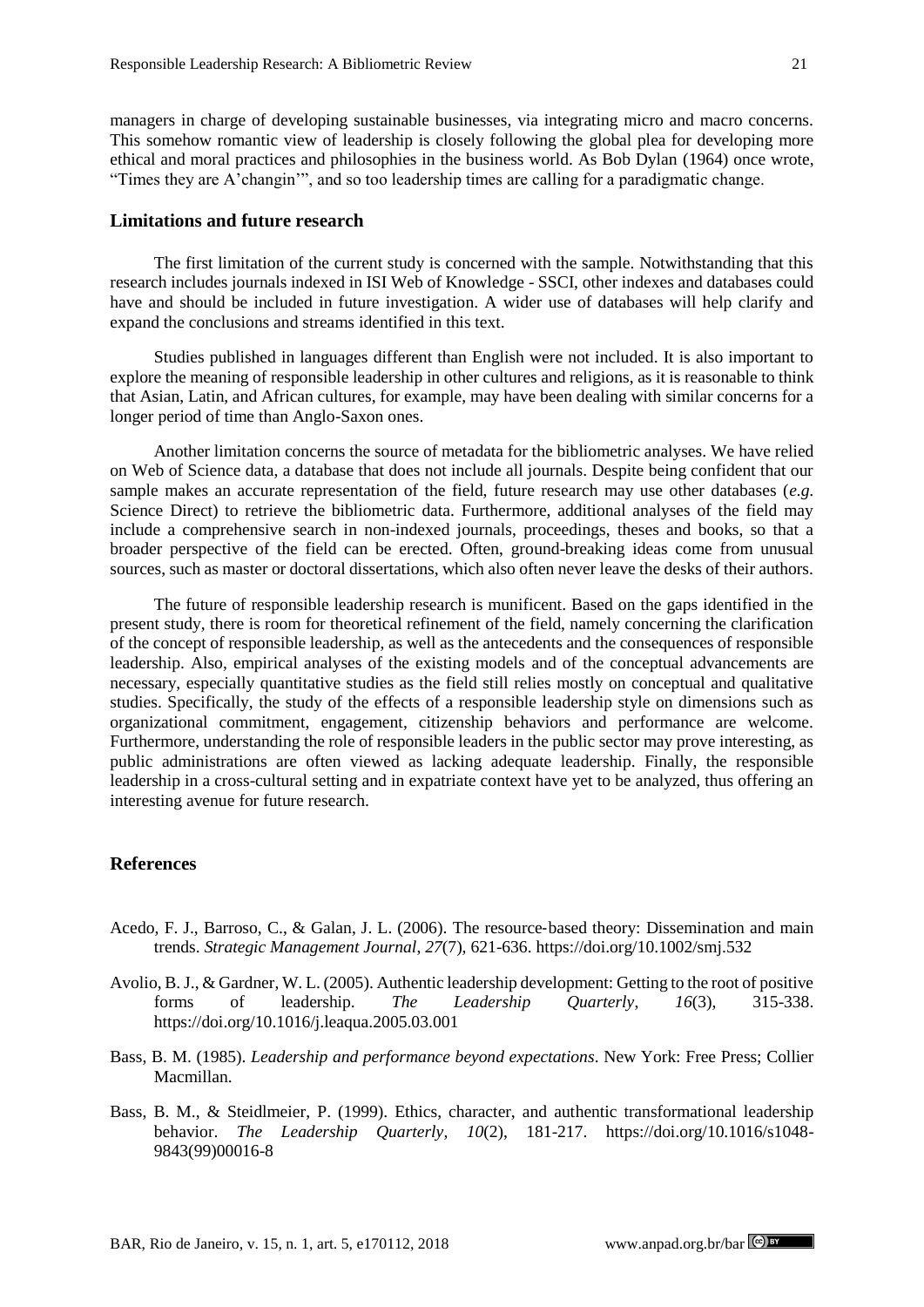- Batistič, S., Černe, M., & Vogel, B. (2017). Just how multi-level is leadership research? A document co-citation analysis 1980-2013 on leadership constructs and outcomes. *The Leadership Quarterly*, *28*(1), 86-103. https://doi.org/10.1016/j.leaqua.2016.10.007
- Beinhocker, E., & Hanauer, N. (2014, September). Redefining capitalism. *McKinsey Quarterly*, *3*(3rd quarter), 160-169. Retrieved from https://www.mckinsey.com/global-themes/long-termcapitalism/redefining-capitalism
- Bjork, S., Offer, A., & Soderberg, G. (2014). Time series citation data: The Nobel Prize in economics. *Scientometrics*, *98*(1), 185-196. https://doi.org/10.1007/s11192-013-0989-5
- Broadus, R. (1987). Toward a definition of "bibliometrics". *Scientometrics*, *12*(5/6), 373-379. https://doi.org/10.1007/bf02016680
- Brown, M. E., & Treviño, L. K. (2006). Ethical leadership: A review and future directions. *The Leadership Quarterly*, *17*(6), 595-616. https://doi.org/10.1016/j.leaqua.2006.10.004
- Brown, M. E., Treviño, L. K., & Harrison, D. A. (2005). Ethical leadership: A social learning perspective for construct development and testing. *Organizational Behavior and Human Decision Processes*, *97*(2), 117-134. https://doi.org/10.1016/j.obhdp.2005.03.002
- Burns, J. M. (1978). *Leadership*. New York: Harper & Row.
- Charvet, F. F., Cooper, M. C., & Gardner, J. T. (2008). The intellectual structure of supply chain management: A bibliometric approach. *Journal of Business Logistics*, *29*(1), 47-73. https://doi.org/10.1002/j.2158-1592.2008.tb00068.x
- Cullen, J. G. (2015). Educating business students about sustainability: A bibliometric review of current trends and research needs*. Journal of Business Ethics*, *145*(2), 429-439. https://doi.org/10.1007/s10551-015-2838-3
- Diodato, V. (1994). *Dictionary of bibliometrics*. Binghamton, NY: Haworth Press.
- Doh, J. P., & Stumpf, S. A. (Eds.). (2005). *Handbook on responsible leadership and governance in global business*. Edward Elgar Publishing.
- Donaldson, T., & Preston, L. E. (1995). The stakeholder theory of the corporation: Concepts, evidence, and implications. *Academy of Management Review*, *20*(1), 65-91. https://doi.org/10.2307/258887
- Duckworth, H. A., & Moore, R. A. (2010). *[Social responsibility: Failure mode effects and analysis.](https://books.google.com/books?isbn=1439803749)* Boca Raton, FL: CRC Press.
- Dylan, B. (1964). The times they are a-changin'. *The times they are a-changin'* [Vinyl record]. New York: Columbia Records.
- Ferreira, M. P. (2011). A bibliometric study on Ghoshal's managing across borders. *Multinational Business Review*, *19*(4), 357-375. https://doi.org/10.1108/15253831111190180
- Ferreira, M. P., Li, D., Reis, N. R., & Serra, F. R. (2014). Culture in international business research: A bibliometric study in four top IB journals. *Management Research*, *12*(1), 68-91. https://doi.org/10.1108/mrjiam-04-2012-0482
- Freeman, R. E. (1984). *Stakeholder management: Framework and philosophy*. Mansfield, MA: Pitman.
- Friedman, A. L., & Miles, S. (2002). Developing stakeholder theory. *Journal of Management Studies*, *39*(1), 1-21. http://dx.doi.org/10.1111/1467-6486.00280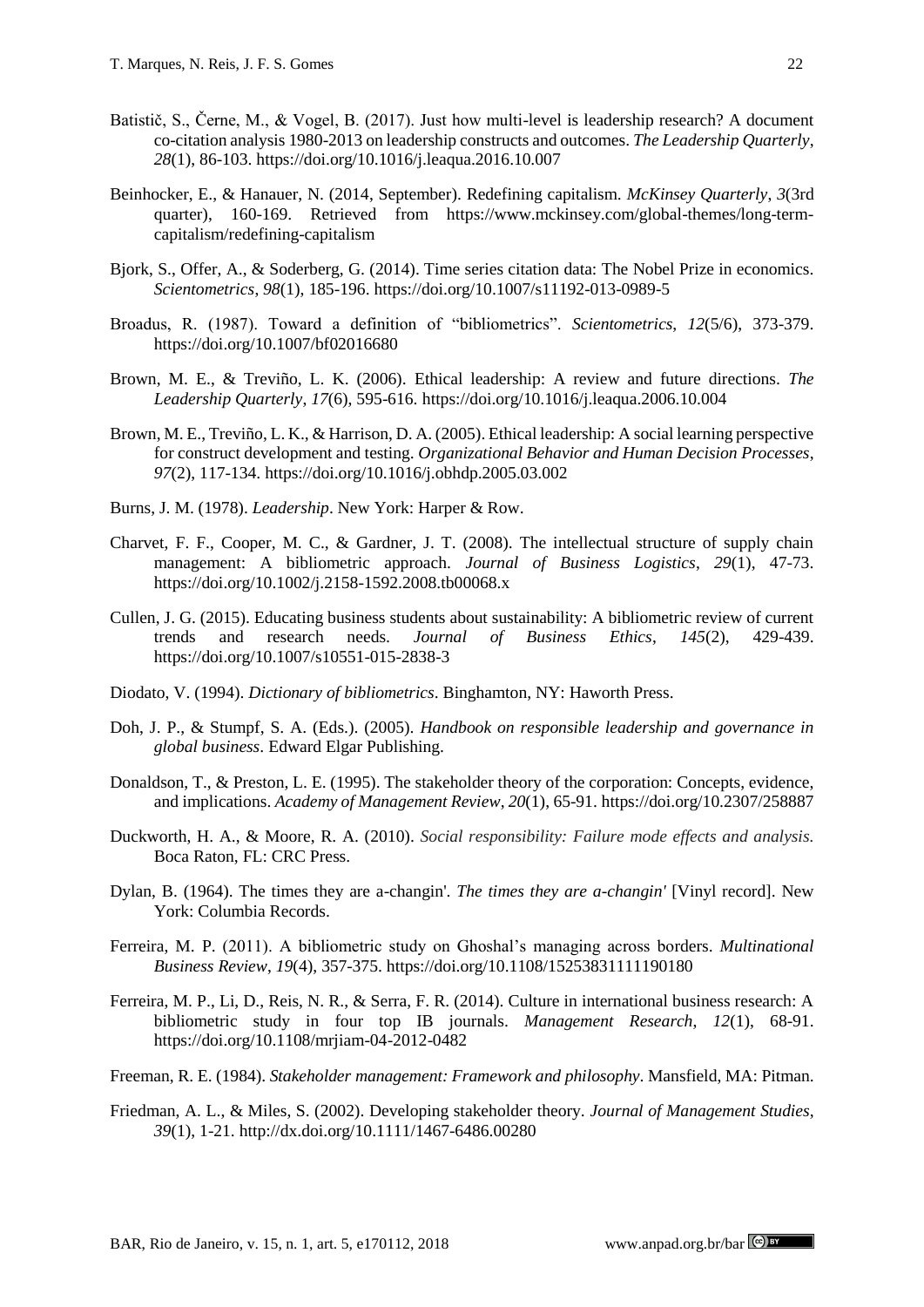- Furrer, O., Thomas, H., & Goussevskaia, A. (2008). The structure and evolution of the strategic management field: A content analysis of 26 years of strategic management research. *International Journal of Management Reviews*, *10*(1), 1-23. https://doi.org/10.1111/j.1468-2370.2007.00217.x
- Ghoshal, S. (2005). Bad management theories are destroying good management practices. *Academy of Management Learning & Education*, *4*(1), 75-91. https://doi.org/10.5465/amle.2005.16132558
- Gurzki, H., & Woisetschläger, D. M. (2017). Mapping the luxury research landscape: A bibliometric citation analysis. *Journal of Business Research*, *77*, 147-166. https://doi.org/10.1016/j.jbusres.2016.11.009
- Hood, W., & Wilson, C. (2001). The literature of bibliometrics, scientometrics, and informetrics. *Scientometrics*, *52*(2), 291-314. https://doi.org/10.1023/A:1017919924342
- Howell, J. M., & Avolio, B. J. (1993). Transformational leadership, transactional leadership, locus of control, and support for innovation: Key predictors of consolidated-business-unit performance. *Journal of Applied Psychology*, *78*(6), 891. https://doi.org/10.1037//0021-9010.78.6.891
- ISI Web of Knowledge. (n.d.). *Web of Science*. Retrieved from www.isiknowledge.com
- Lindahl, J., Stenling, A., Lindwall, M., & Colliander, C. (2015). Trends and knowledge base in sport and exercise psychology research: A bibliometric review study. *International Review of Sport and Exercise Psychology*, *8*(1), 71-94. https://doi.org/10.1080/1750984x.2015.1019540
- López-Duarte, C., Vidal-Suárez, M. M., González-Díaz, B., & Reis, N. R. (2016). Understanding the relevance of national culture in international business research: A quantitative analysis. *Scientometrics*, *108*(3), 1553-1590. https://doi.org/10.1007/s11192-016-2044-9
- Luque, M. S. de, Washburn, N. T., Waldman, D. A., & House, R. J. (2008). Unrequited profit: How stakeholder and economic values relate to subordinates' perceptions of leadership and firm performance. *Administrative Science Quarterly*, *53*(4), 626-654. https://doi.org/10.2189/asqu.53.4.626
- Maak, T. (2007). Responsible leadership, stakeholder engagement, and the emergence of social capital. *Journal of Business Ethics*, *74*(4), 329-343. https://doi.org/10.1007/s10551-007-9510-5
- Maak, T., & Pless, N. M. (2006a). *Responsible leadership*. London: Routledge.
- Maak, T., & Pless, N. M. (2006b). Responsible leadership in a stakeholder society A relational perspective. *Journal of Business Ethics*, *66*(1), 99-115. https://doi.org/10.1007/s10551-006-9047-z
- Maak, T., & Pless, N. M. (2009). Business leaders as citizens of the world: Advancing humanism on a global scale. *Journal of Business Ethics*, *88*(3), 537-550. https://doi.org/10.1007/s10551-009- 0122-0
- Ma, Z. (2009). The status of contemporary business ethics research: Present and future. *Journal of Business Ethics*, *90*(S3), 255-265. https://doi.org/10.1007/s10551-010-0420-6
- Margolis, J. D., & Walsh, J. P. (2003). Misery loves companies: Rethinking social initiatives by business. *Administrative Science Quarterly*, *48*(2), 268-305. https://doi.org/10.2307/3556659
- McWilliams, A., & Siegel, D. (2001). Corporate social responsibility: A theory of the firm perspective. *Academy of Management Review*, *26*(1), 117-127. http://dx.doi.org/10.5465/AMR.2001.4011987
- Persson, O., Danell, R., & Wiborg, S. J. (2009). How to use Bibexcel for various types of bibliometric analysis. In F. Åström, R. Danell, B. Larsen, & J. Schneider (Eds.), *Celebrating scholarly communication studies: A Festschrift for Olle Persson at his 60th Birthday* (pp. 9-24). Leuven, Belgium: International Society for Scientometrics and Informetrics.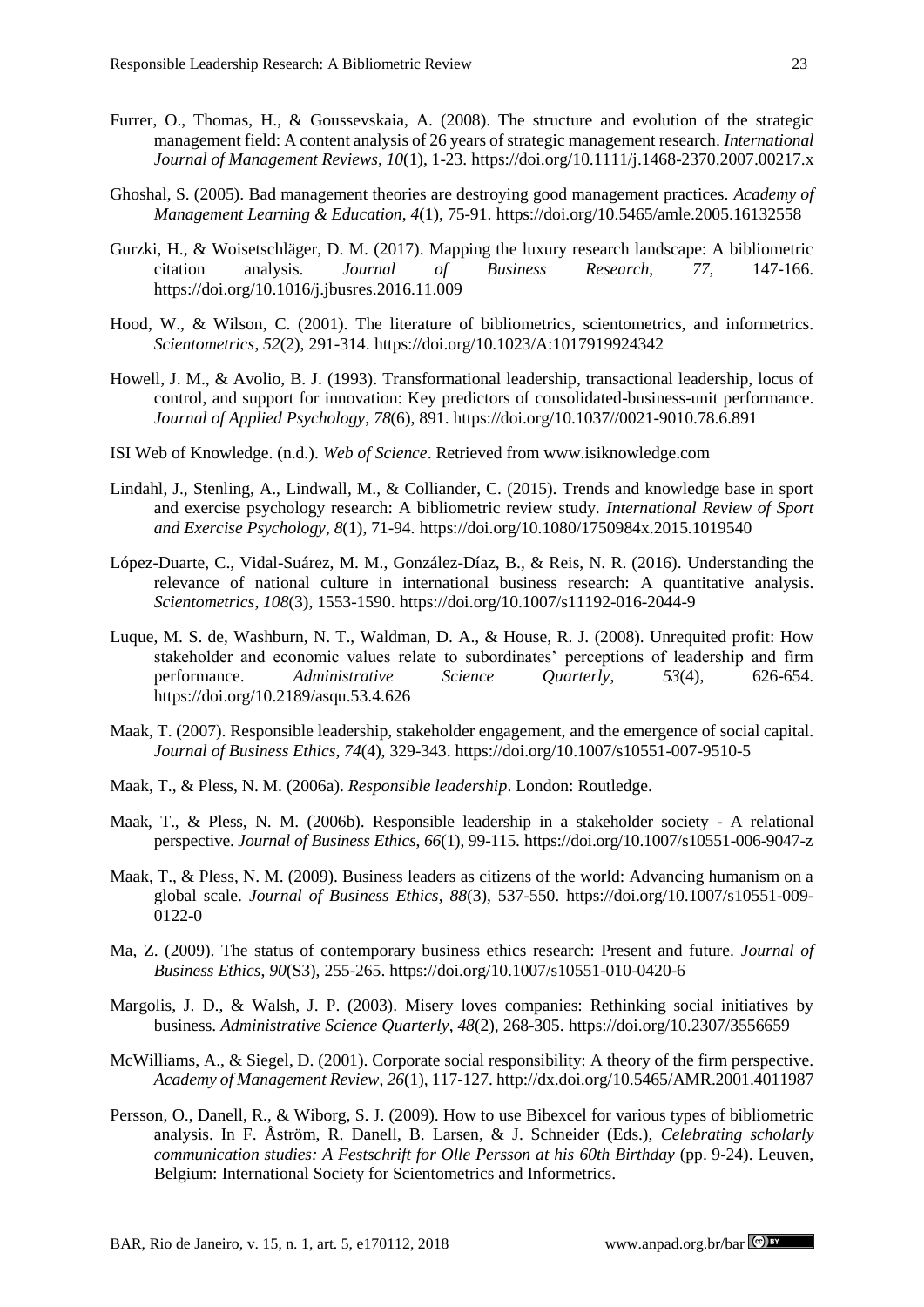- Pfeffer, J. (2015). *Leadership BS. Fixing workplaces and careers one truth at a time.* New York: Harper Collins.
- Pinto, C. F., Serra, F. R., & Ferreira, M. P. (2014). A bibliometric study on culture research in International Business. *BAR - Brazilian Administration Review*, *11*(3), 340-363. Retrieved from http://www.scielo.br/pdf/bar/v11n3/1807-7692-bar-11-3-0340.pdf. https://dx.doi.org/10.1590/1807-7692bar2014309
- Pless, N. M. (2007). Understanding responsible leadership: Role identity and motivational drivers. *Journal of Business Ethics*, *74*(4), 437-456. https://doi.org/10.1007/s10551-007-9518-x
- Pless, N. M., & Maak, T. (2011). Responsible leadership: Pathways to the future. *Journal of Business Ethics*, *98*(1), 3-13. https://doi.org/10.1007/978-94-007-3995-6\_2
- Pless, N. M., Maak, T., & Waldman, D. A. (2012). Different approaches toward doing the right thing: Mapping the responsibility orientations of leaders. *The Academy of Management Perspectives*, *26*(4), 51-65. https://doi.org/10.5465/amp.2012.0028
- Pritchard, A. (1969). Statistical bibliography or bibliometrics?. *Journal of Documentation*, *25*(4), 348- 349.
- Ramos‐Rodríguez, A. R., & Ruíz‐Navarro, J. (2004). Changes in the intellectual structure of strategic management research: A bibliometric study of the Strategic Management Journal, 1980-2000. *Strategic Management Journal*, *25*(10), 981-1004. https://doi.org/10.1002/smj.397
- Rost, J. C. (1991). *Leadership for the twenty-first century*. New York: Prager.
- Shi, Y., & Ye, M. (2016). Responsible leadership: review and prospects. *American Journal of Industrial and Business Management*, *6*(8), 877-884. https://doi.org/10.4236/ajibm.2016.68083
- Sriwannawit, P., & Sandström, U. (2015). Large-scale bibliometric review of diffusion research. *Scientometrics*, *102*(2), 1615-1645. https://doi.org/10.1007/s11192-014-1448-7
- Stogdill, R. M. (1950). Leadership, membership and organization. *Psychological Bulletin*, *47*(1), 1-14. https://doi.org/10.1037/h0053857
- Tal, D., & Gordon, A. (2016). Leadership of the present, current theories of multiple involvements: A bibliometric analysis. *Scientometrics*, *107*(1), 259-269. https://doi.org/10.1007/s11192-016- 1880-y
- Teixeira, M. L. M., Iwamoto, H. M., & Medeiros, A. L. (2013). Bibliometric studies (?) In Administration: discussing the transposition of purpose. *Administração: Ensino e Pesquisa*, *14*(3), 423-452. https://doi.org/10.13058/raep.2013.v14n3.57
- Oorschot, J. van, Hofman, E., & Halman, J. (2015). A bibliometric review of the innovation adoption literature. *Academy of Management Proceedings, 2015*(1), 16847. https://doi.org/10.5465/ambpp.2015.16847abstract
- Voegtlin, C., Patzer, M., & Scherer, A. G. (2012). Responsible leadership in global business: A new approach to leadership and its multi-level outcomes. *Journal of Business Ethics*, *105*(1), 1-16. https://doi.org/10.1007/s10551-011-0952-4
- Vogel, R., & Masal, D. (2015). Public leadership: A review of the literature and framework for future research. *Public Management Review*, *17*(8), 1165-1189. https://doi.org/10.1080/14719037.2014.895031
- Waldman, D. A., & Galvin, B. M. (2008). Alternative perspectives of responsible leadership. *Organizational Dynamics*, *37*(4), 327-341. https://doi.org/10.1016/j.orgdyn.2008.07.001